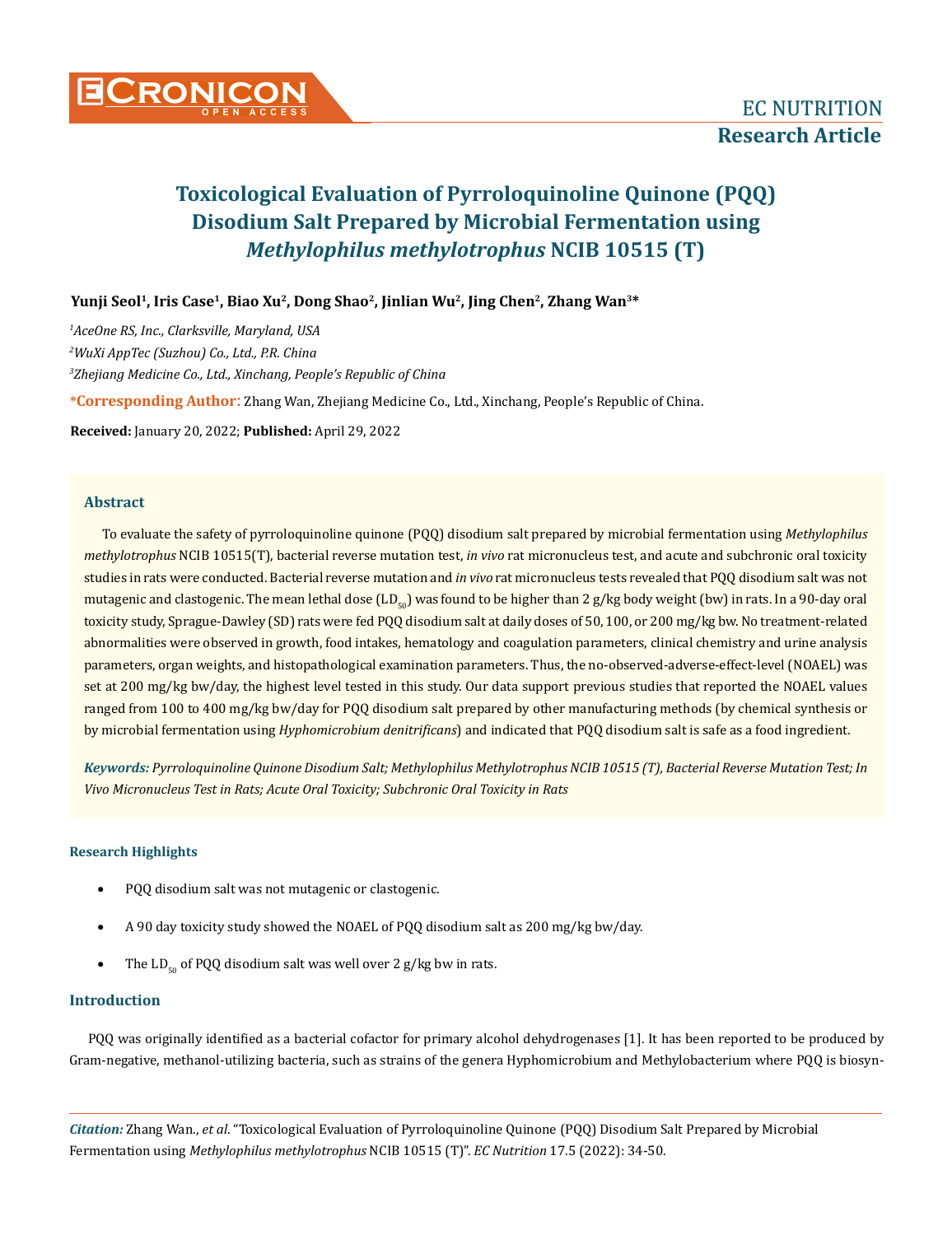35

thesized from L-tyrosine and L-glutamic acid precursors [2-4]. PQQ is a naturally occurring in small quantities in food products, particularly vegetables, fruits, and fermented soy and dairy products [5,6]. Typical free PQQ contents in selected food products were found to range between 1 and 30 ng/g and reached up to 61 ng/g in natto [5,6]. Human tissue contains from 1 to 3 ng of non-derivatized PQQ per g of tissue or mL of fluid. Dietary PQQ (0.1 to 1.0 mg/day) is sufficient to maintain the nanomolar concentrations of PQQ in tissues, and that concentration is responsive to changes in the diet [7].

PQQ disodium salt is thought to have similar physiological and metabolic effects as PQQ [8]. PQQ functions as an antioxidant and offers multiple health benefits as PQQ deficiency exhibits diverse systemic responses, including growth impairment, immune dysfunction, and abnormal reproductive performance [9]. There are two general methods of producing PQQ disodium salt for food supplement applications: 1) chemical synthesis, and 2) bacterial fermentation. Within bacterial fermentation methods, the *Hyphomicrobium denitrificans* species has been widely used. Recently, a new manufacturing method using fermentation with Methylobacterium*, Methylophilus methylotrophus* NCIB 10515 (T), has been developed. Although the safety of PQQ disodium salt manufactured by chemical synthesis and microbial fermentation using *Hyphomicrobium denitrificans* have been studied, toxicological evaluation of the preparation produced via fermentation with *Methylophilus methylotrophus* NCIB 10515 (T) has not been evaluated. This study first reports the results of toxicological evaluation of PQQ disodium salt manufactured via fermentation using *Methylophilus methylotrophus* NCIB 10515 (T).

# **Materials and Methods**

#### **Materials**

#### **Test article**

PQQ disodium salt with a purity of 99.9% (dry weight basis) was obtained from Zhejiang Medicine Co., Ltd. (ZMC), Xinghcang Pharmaceutical Factory. They were stored at room temperature and protected from light and moisture.

#### **Microorganisms**

For the mutagenicity assay, *Salmonella typhimurium* strains TA98, TA100, TA1535, and TA1537, and *E. coli* WP2 *uvr*A were obtained from Molecular Toxicology, Inc. (Moltox, Boone, North Carolina, USA) and stored at -80°C.

#### **Animals**

For the bone marrow assay and acute toxicity study, specific-pathogen-free (SPF) Crl:CD®[SD] VAF/Plus® rats were obtained from Vital River Laboratory Animal Technology Co., Ltd. (Beijing, China). Rats were housed in solid bottom cages with bedding and equipped with water bottles, and received rodent feed (Beijing Keao Xieli Feed Co., Ltd.) and purified and chlorinated water *ad libitum*. At dosing in the bone marrow assay, rats were approximately 7 to 8 weeks old and weighed 230.30 to 253.44 g for males and 163.23 to 194.02 for females. For the acute toxicity study, the pretest period (from arrival to the day of dosing) was 8 days. Rats were approximately 7 to 10 weeks old and weighed 243.72 to 283.43 g for males and 165.27 to 203.52 g for females at dosing.

SPF grade SD rats were acquired from Bio LASCO Taiwan Co., Ltd. (Taipei, Taiwan) for the subchronic toxicity study. The pretest period was 6 day for males and 7 days for females. Rats were housed in solid bottom cages with bedding and water bottles, and provided rodent feed (Beijing Keao Xieli) and purified and chlorinated water ad libitum. On the first day of dosing, rats were approximately 5 to 6 weeks old and weighed 122.26 to 158.27 g for males and 115.86 to 157.61 g for females.

#### **Experimental design**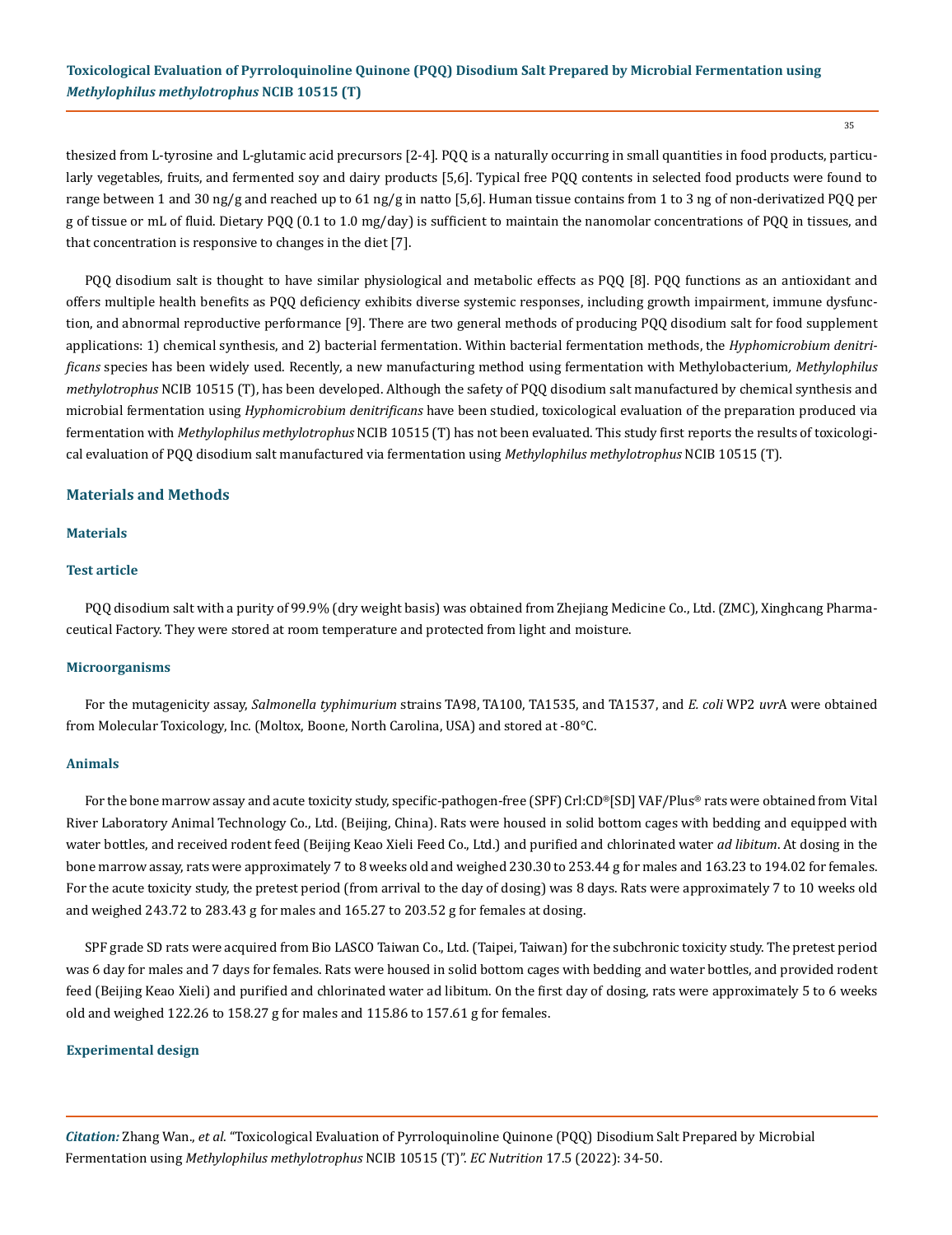#### **Bacterial reverse mutation test**

The mutagenicity of PQQ disodium salt was evaluated in *S. typhimurium* strains TA98, TA100, TA1535, and TA1537, and *E. coli* WP2 *uvr*A using the plate incorporation method. Doses were selected based on a dose range finding assay, which indicated that doses up to 5,000 μg/plate PQQ disodium salt were not cytotoxic with no precipitation. For the first definitive mutagenicity assay, *S. typhimurium* TA98, TA100, TA1535, and TA1537, and *E. coli* WP2 *uvr*A were exposed to 100, 250, 500, 1,000, 2,500, or 5,000 μg/plate PQQ disodium salt in the absence or presence of metabolic activation, S9 (Molecular Toxicology Inc., Moltox, Boone, North Carolina, USA). Based on the first definitive mutagenicity assay, *S. typhimurium* TA98 and TA1537 were exposed to 25, 55, 110, 220, 550, 1,650, or 5,000 μg/plate PQQ disodium salt in the presence of S9 for the second definitive mutagenicity assay.

In the presence of S9, 2-aminoanthracene (2-AA) served as the positive control for *S. typhimurium* TA98, TA100, TA1535, and TA1537, and *E. coli* WP2 *uvr*A. The positive controls in the absence of S9 were 2-nitrofluorene (2-NF) for *S. typhimurium* TA98, sodium azide (SA) for *S. typhimurium* TA100 and TA1535, acridine mutagen ICR - 191 (ICR - 191) for *S. typhimurium* TA1537, and methyl methane-sulfonate (MMS) for *E. coli* WP2 *uvr*A. The plates were incubated for approximately 48 hours at 37 ± 2°C.

The result was deemed positive for *S. typhimurium* TA1535 and TA1537 if the increase in mean revertant colonies was equal to or greater than 3-fold of the negative solvent control. For *S. typhimurium* TA98 and TA100 and *E. coli* WP2 *uvr*A, the result was deemed positive if the increase in mean revertant colonies was equal to or greater than 2-fold of the negative solvent control.

### *In vivo* **micronucleus assay**

Doses for the micronucleus assay were selected based on a previous single oral dose toxicity study in SD rats, which reported no mortality or apparent toxicity for doses up to 2,000 mg/kg bw PQQ disodium salt. Rats were divided into 7 groups (n = 5/sex/group except n = 7/sex/group for high-dose group) based on body weight and received a single dose of vehicle control (purified water), 500, 1,000, or 2,000 mg/kg bw PQQ disodium salt by oral gavage, or 20 mg/kg bw cyclophosphamide monohydrate (CP; Sigma-Aldrich), the positive control, by intraperitoneal (i.p.) injection. Viability check (morbidity and mortality) was conducted twice daily during the study except once on arrival and the second day of necropsy (day 3). Detailed observations were conducted once during the pretest, once prior to dosing, once at 1 to 2 hours after dosing, and once on days 2 and 3. Body weight was measured once for randomization, prior to dosing, and prior to sacrifice on day 2 or 3. After 24 and/or 48 hours, the rats were sacrificed by  $\rm{CO}_2$  inhalation. Rats in the negative control, low-, mid-, and high-dose, and positive control groups were sacrificed after 24 hours of dosing. After 48 hours of dosing, additional rats in the negative control and high-dose groups were sacrificed.

Bone marrow was collected from femur bones after the rats were euthanized. Bone marrow was flushed into centrifuge tubes containing fetal bovine serum. After centrifuging, the sample was spread onto slides and air-dried for 2 hours. The slides were fixed with absolute methanol and then stained with acridine orange staining solution. For each rat, 3 slides were prepared. For micronucleus analysis, 2 slides per rat were examined. A total of 2,000 to 2,500 polychromatic erythrocytes (PCEs) per slide was used to determine micronucleus frequency. Proportion of PCE in total erythrocytes was determined in 500 to 1,000 erythrocytes per slide. Number of micronucleate PCE (MNPCE) was determined. The result was deemed positive if the rate of MNPCE increased significantly compared to the negative control for at least one test substance dose group, and dose response is apparent if more than one dose group is used.

#### **Acute toxicity study**

After fasting overnight, SD rats were randomized into 4 groups (n = 5/sex/group) based on body weight and received a single oral dose of 0 (vehicle control, purified water), 300, 1,000, or 2,000 mg/kg bw PQQ disodium salt via gavage. The dosing day was defined as day 1. All surviving animals were observed for 14 days. Viability (morbidity and mortality) was monitored twice daily except once on arrival and

*Citation:* Zhang Wan., *et al*. "Toxicological Evaluation of Pyrroloquinoline Quinone (PQQ) Disodium Salt Prepared by Microbial Fermentation using *Methylophilus methylotrophus* NCIB 10515 (T)". *EC Nutrition* 17.5 (2022): 34-50.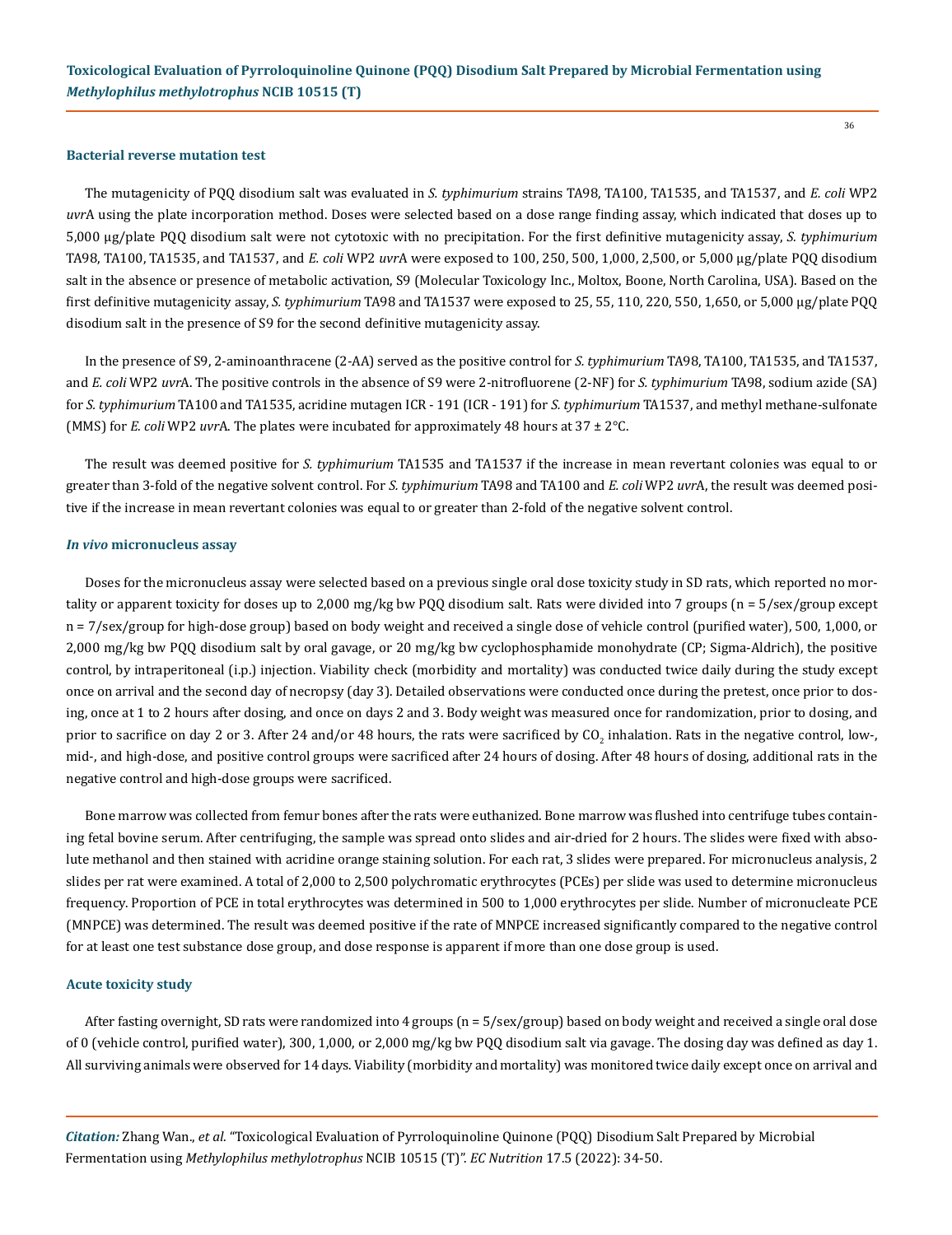37

day of necropsy. Detailed observation was completed once during the pretest, once prior to dosing on day 1, once at 1 hour ( $\pm$  15 minutes) and 3 hours ( $\pm$  30 minutes) post dosing, once weekly during the observation period, and once on the day of necropsy. Body weight was measured once during the pretest, once prior to dosing, and once on days 2, 7, and 14, and the day of necropsy (fasted terminal body weight). Food consumption was determined once a day. Complete necropsy was conducted for all surviving animals at day 15. For any dead animals, necropsy was completed as soon as possible. Animals underwent exsanguination from the abdominal aorta after isoflurane anesthesia. All gross pathology findings were recorded. Gross observations were conducted on carcass and musculoskeletal system; all external surfaces and orifices; cranial cavity and external surface of the brain; thoracic, abdominal, and pelvic cavities with their associated organs and tissues; and gross lesions.

The following tissues were collected and preserved: adrenal glands, aorta, bone and bone marrow (sternum), bone (femur including stifle joint), brain, epididymides, esophagus, eyes with optic nerve (s), fallopian tubes, harderian glands, heart, kidneys, large intestine (cecum, colon, and rectum), liver, lungs with mainstem bronchi, mandibular lymph node, mesenteric lymph node, inguinal mammary glands (female only), sciatic nerves, ovaries, pancreas, pituitary gland, prostate gland, mandibular salivary glands, seminal vesicles, skeletal muscle (biceps femoris), inguinal skin, small intestine (duodenum, jejunum, and ileum), spinal cord (cervical, thoracic, and lumbar), spleen, stomach, testes, thymus, thyroid glands with parathyroid gland (s), trachea, urinary bladder, uterus (including cervix), vagina, and gross lesions. Additionally, all tissue masses were collected.

#### **Subchronic toxicity study**

SD rats were randomly divided into 4 groups (n = 20/sex/group) based on body weight and received vehicle control (purified water), 50, 100, or 200 mg/kg bw/day PQQ disodium salt via oral gavage for 13 weeks. The first dosing day was designated as day 1. Health status (mortality and moribundity) were reported twice daily during the study, except once on arrival and at necropsy. Detailed observations were conducted once during the pretest, once at pre-dose on day 1, once weekly thereafter during the dosing period, and once at necropsy. Food consumption was evaluated one day prior to dosing and weekly throughout the study except during the fasting period. Ophthalmic examinations were completed once during the last week of dosing.

Rats were fasted overnight to collect blood and urine samples to evaluate hematology, clinical chemistry, coagulation, and urinalysis. Urine was collected from fasted rats housed in metabolism cages. At necropsy, blood samples were obtained from the abdominal aorta after isoflurane anesthesia. Hematology parameters included leukocyte counts (WBC), erythrocyte count (RBC), hemoglobin (Hb), hematocrit (HCT), mean corpuscular volume (MCV), mean corpuscular hemoglobin (MCH), and mean corpuscular hemoglobin concentration (MCHC). Coagulation parameters are prothrombin time (PT), activated partial thromboplastin time (APTT), and fibrinogen (FIB). Serum chemistry parameters included alanine aminotransferase (ALT), aspartate aminotransferase (AST), total protein (TP), albumin (ALB), globulin (GLB), albumin/globulin ratio (A/G), alkaline phosphatase (ALP), γ-glutamyltransferase (GGT), glucose (GLU), and urea. Urinalysis evaluated volume, color and clarity, specific gravity (SG), pH, GLU, bilirubin (BIL), ketones (KET), occult blood (BLO), protein (PRO), urobilinogen (URO), and microscopic examination of sediment.

Complete necropsy was conducted on all animals by exsanguination from the abdominal aorta after isoflurane anesthesia. For dead animals, necropsy was completed as soon as possible. All gross pathology findings were recorded. Gross observations were completed in the following organs and tissues: carcass and musculoskeletal system; all external surfaces and orifices; cranial cavity and external surface of the brain; thoracic, abdominal, and pelvic cavities with their associated organs and tissues; and gross lesions. Organ weights were determined for animals that reached scheduled necropsy and not for unscheduled deaths or terminations. Relative organ weight was calculated based on brain weight or terminal body weight. The following organs were weighed: adrenal glands, brain, epididymides, heart, kidneys, liver, lungs with mainstem bronchi, ovaries, pituitary gland, prostate gland, spleen, testes, thymus, thyroid glands with parathyroid gland (s), and uterus including cervix. Histopathology examination was evaluated for the control and high dose groups. Lower dose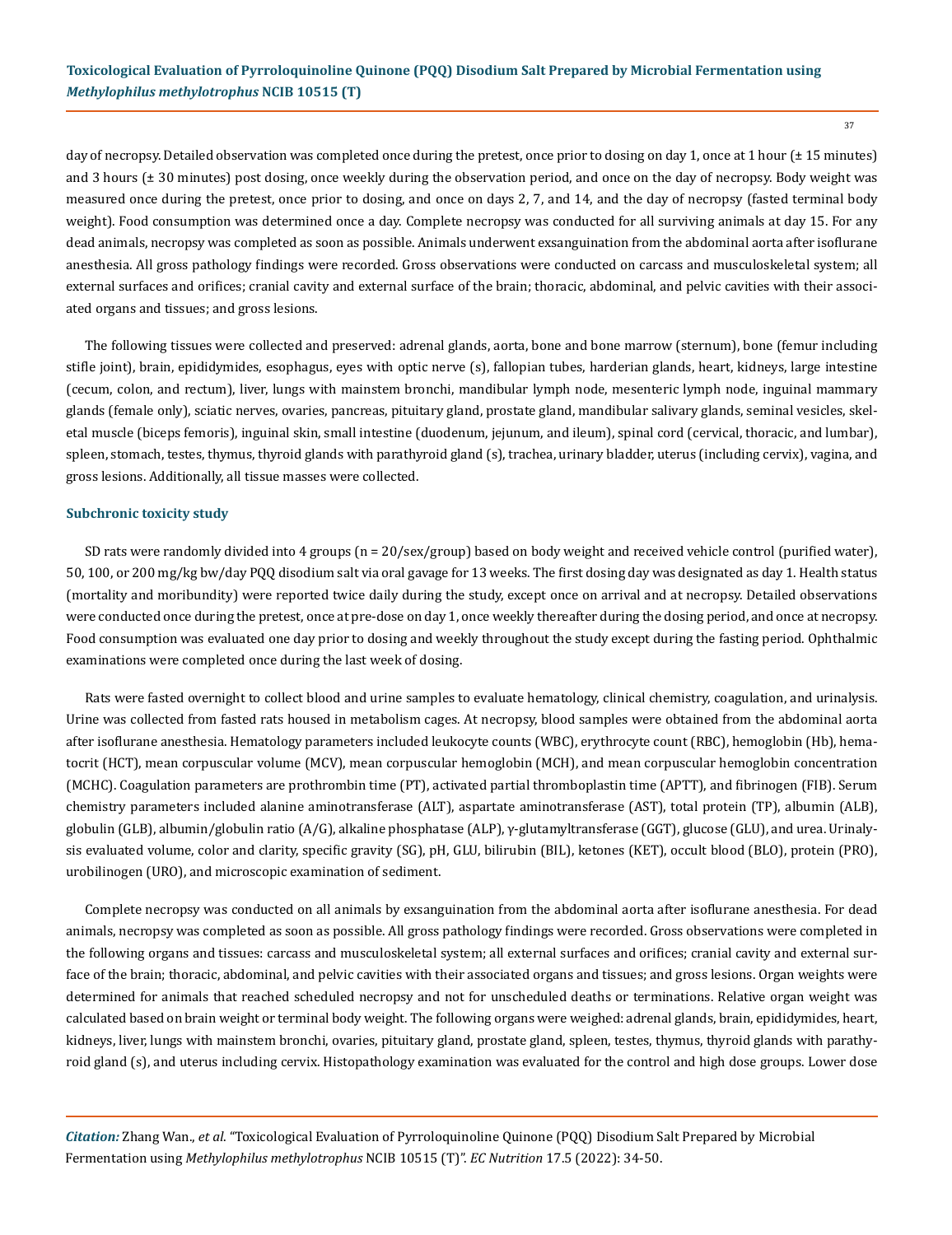groups were examined microscopically only for gross lesions and masses, tissues with potential compound-related effects, and based on experimental findings. All gross lesions and masses were examined for animals with unscheduled deaths.

#### **Guidelines and good laboratory practice (GLP)**

The design of this study was based on the following the Organisation for Economic Co-operation and Development (OECD) for the Testing of Chemicals; bacterial reverse mutation test, No. 471; mammalian erythrocyte micronucleus test, No 484; acute toxicity, No. 423; and subchronic toxicity, No. 408.

All portions of this study performed at WuXi App Tec (Suzhou) Co., Ltd. (Testing Facility) adhered to the study protocol, amendments, and local Standard Operating Procedures (SOPs), and they were conducted in compliance with the most recent version of the following GLP regulations: GLP Regulations issued by the US Food and Drug Administration (Title 21 of the Code of Federal Regulations, Part 58; as amended 52 FR 33780, Sept. 4, 1987, effective June 20, 1979, and all subsequent amendments) and OECD Principles of GLP, as revised in 1997 and adopted November 26th, 1997 by decision of the OECD Council [C (97)186/Final].

#### **Animal welfare**

All applicable portions of the study conformed to the following regulations and guidelines regarding animal care and welfare:1) AAALAC International guidelines as reported in the Guide for the Care and Use of Laboratory Animals, National Research Council (2011), and 2) People's Republic of China, Ministry of Science and Technology, "Regulations for the Administration of Affairs Concerning Experimental Animals," 1988.

#### **Statistical analysis**

For the micronucleus assay, SAS Software was used for the statistical analysis of the study data. Analysis of variance (ANOVA) was used to compare the positive control to the vehicle control and compare the test substance groups to the vehicle control. Cochran-Armitage test was used to analyze dose trend in response to the test substance. A P value less than or equal to 0.05 was considered significant.

Males and females were analyzed separately for the acute and subchronic toxicity. When there were more than two groups, the homogeneity of the group variances was evaluated using the Levene's test at the significance level. If the difference between the group variances were not significant (P > 0.05), then a parametric one-way ANOVA was performed. When the ANOVA test determined that the differences were significant ( $P \le 0.05$ ), Dunnett's test was used to compare the group mean between the control and treated groups. If the Levene's test indicated heterogeneous group variances ( $P \le 0.05$ ) and the data contained only positive values, log transformation was performed. If the transformed data failed the test for homogeneity of variance ( $P \le 0.05$ ) or the data contained zero and/or negative values, then non-parametric Kruskal Wallis test was used to compare all considered groups. When the Kruskal Wallis test was significant ( $P \le 0.05$ ), Dunnett's test on ranks was used for pairwise group comparisons.

When there were only two groups to compare, Levene's test was used as described except a two-sample t test replaced the one-way ANOVA, a Wilcoxon rank-sum test instead of the Kruskal-Wallis, and no Dunnett's tests or Dunnett's test on ranks were performed.

A two-sided test at 5% significance level was used for each pairwise group comparisons of interest. Significant results were reported as  $P \le 0.001$ ,  $P \le 0.01$ , or  $P \le 0.05$ .

Additionally for the sub chronic toxicity study, SAS system version 9.1.3. for Windows and Provantis was used for statistical analysis. No inferential data analysis was conducted on semi-quantitative data such as urinary PRO, pH, BIL, BLO, GLU, and KET.

*Citation:* Zhang Wan., *et al*. "Toxicological Evaluation of Pyrroloquinoline Quinone (PQQ) Disodium Salt Prepared by Microbial Fermentation using *Methylophilus methylotrophus* NCIB 10515 (T)". *EC Nutrition* 17.5 (2022): 34-50.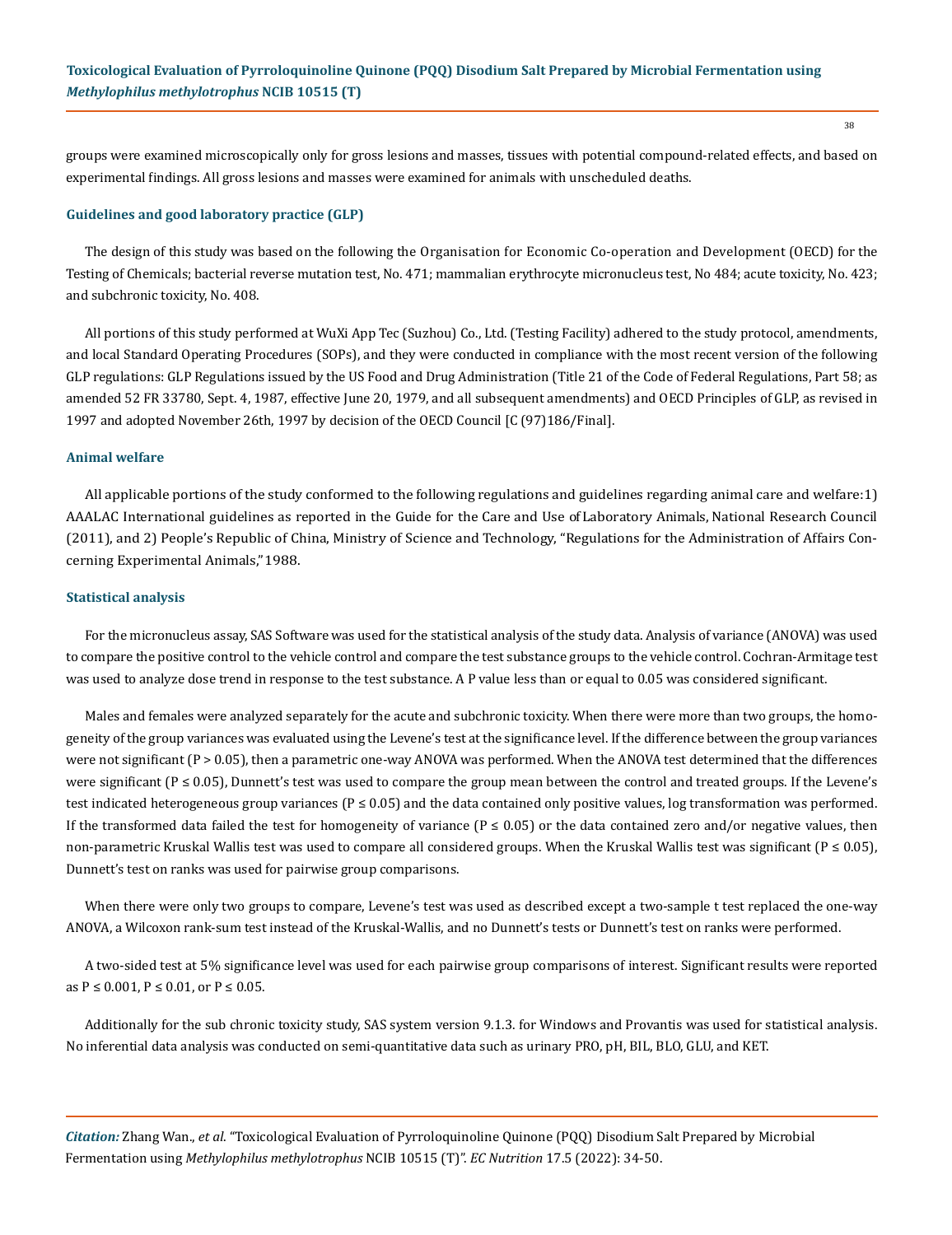## **Results**

#### **Bacterial reverse mutation test**

In the first definitive mutagenicity assay, the results for TA98 and TA1537 in the presence of S9 were invalid because the negative control data was not comparable to the historical data for *S. typhimurium* TA98 with S9 and since there were less than three non-dose levels to evaluate the results of *S. typhimurium* TA1537 with S9 (Table1). Thus, *S. typhimurium* TA1535 and TA1537 in the presence of S9 were re-evaluated in the second definitive mutagenicity assay. The results of the second definitive mutagenicity assay as well as the validated results from the first mutagenicity assay were used to evaluate the mutagenicity of PQQ disodium salt (Tables 1 and 2). No precipitate was observed in any tester strains at any dose levels in the absence and presence of S9. PQQ disodium salt did not induce more than 2-fold increases in *S. typhimurium* TA98 and TA100 and *E. coli* WP2 *uvr*A nor 3-fold increases in *S. typhimurium* TA1535 and TA1537 in the mean number of revertant colonies at any dose levels in the absence and presence of S9 compared to the negative solvent control. In addition, no dose response was observed.

|       | Dose (µg/plate)<br><b>TA98</b> |             |                      |                         | <b>Mean Revertant Colony Counts Per Plate</b> |                    |                    |
|-------|--------------------------------|-------------|----------------------|-------------------------|-----------------------------------------------|--------------------|--------------------|
|       |                                |             | <b>TA100</b>         | <b>TA1535</b>           | <b>TA1537</b>                                 | WP2 uvrA           |                    |
|       | Sterile water                  | $\theta$    | $16.67 \pm 2.31$     | $124.67 \pm 14.01$      | $12.33 \pm 3.51$                              | $8.00 \pm 1.00$    | $23.33 \pm 2.52$   |
|       |                                | 100         | $24.67 \pm 2.52$     | $123.33 \pm 4.62$       | $8.67 \pm 3.06$                               | $9.67 \pm 3.06$    | $24.00 \pm 2.65$   |
|       |                                | 250         | $24.67 \pm 9.87$     | $120.00 \pm 8.89$       | $10.33 \pm 4.04$                              | $6.00 \pm 2.65$    | $16.00 \pm 4.00$   |
|       | POO diso-                      | 500         | $19.00 \pm 7.55$     | $112.00 \pm 22.34$      | $11.00 \pm 4.36$                              | $7.33 \pm 4.73$    | $21.33 \pm 7.57$   |
|       | dium salt                      | 1,000       | $21.67 \pm 1.53$     | $114.33 \pm 15.01$      | $8.00 \pm 6.08$                               | $6.00 \pm 0.00$    | $16.67 \pm 2.08$   |
| $-S9$ |                                | 2,500       | $14.67 \pm 6.35$     | $87.00 \pm 10.44$       | $9.00 \pm 1.73$                               | $6.00 \pm 4.58$    | $11.67 \pm 3.06$   |
|       |                                | 5,000       | $12.33 \pm 1.53$     | $68.00 \pm 7.00$        | $10.00 \pm 4.36$                              | $4.67 \pm 1.15$    | $8.33 \pm 2.52$    |
|       | $2-NF$                         | 10.0        | $1,825.33 \pm 95.69$ |                         |                                               |                    |                    |
|       | <b>SA</b>                      | 1.0         |                      | $867.00 \pm 12.12$      | $575.33 \pm 23.63$                            |                    |                    |
|       | <b>ICR-191</b>                 | 1.0         |                      |                         |                                               | $334.67 \pm 31.09$ |                    |
|       | <b>MMS</b>                     | $2.5 \mu L$ |                      |                         |                                               |                    | $755.00 \pm 22.61$ |
|       | Sterile water                  | $\Omega$    | $42.33 \pm 10.41$    | $153.67 \pm 6.35$       | $12.00 \pm 3.00$                              | $15.33 \pm 0.58$   | $26.00 \pm 7.94$   |
|       |                                | 100         | $24.33 \pm 2.31$     | $129.67 \pm 13.61$      | $8.33 \pm 2.31$                               | $11.67 \pm 4.04$   | $26.67 \pm 4.16$   |
|       |                                | 250         | $19.33 \pm 3.06$     | $143.67 \pm 12.01$      | $10.67 \pm 2.31$                              | $13.67 \pm 4.62$   | $23.33 \pm 4.04$   |
|       | PQQ diso-                      | 500         | $24.67 \pm 4.51$     | $126.00 \pm 10.82$      | $12.00 \pm 5.57$                              | $7.00 \pm 1.00$    | $20.00 \pm 2.65$   |
| $+S9$ | dium salt                      | 1,000       | $21.67 \pm 2.89$     | $114.00 \pm 7.21$       | $11.00 \pm 1.73$                              | $5.33 \pm 5.13$    | $14.67 \pm 1.53$   |
|       |                                | 2,500       | $20.00 \pm 4.36$     | $100.67 \pm 9.07$       | $9.33 \pm 2.89$                               | $6.67 \pm 2.52$    | $13.33 \pm 7.09$   |
|       |                                | 5,000       | $11.33 \pm 3.79$     | $81.00 \pm 6.08$        | $9.00 \pm 3.46$                               | $6.00 \pm 3.46$    | $11.00 \pm 4.00$   |
|       | $2 - AA$                       | 2.0         | $974.00 \pm 43.51$   | $1,217.33 \pm$<br>24.44 | $97.33 \pm 7.02$                              | $92.33 \pm 7.23$   | $256.33 \pm 17.01$ |

*Table 1: First Definitive Mutagenicity Assay Results*

*Abbreviations: ICR-191 = acridine mutagen ICR-191; MMS = methyl methane-sulfonate; PQQ = pyrroloquinoline quinone; SA = sodium azide; 2-AA = 2-aminoanthracene; 2-NF = 2-nitrofluorene.*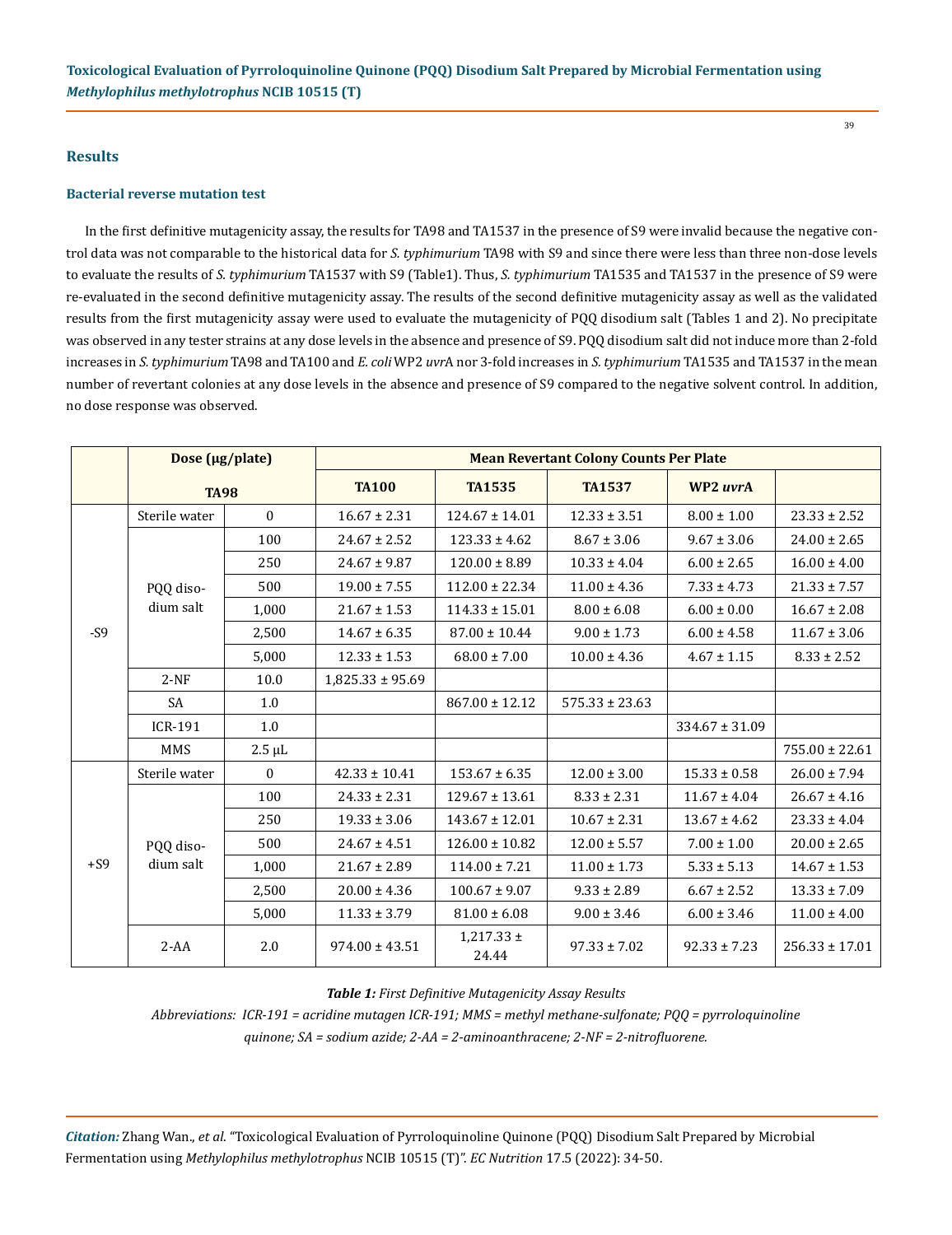|       | Dose $(\mu$ g/plate) |              | <b>Mean Revertant Colony Counts Per Plate</b> |                    |  |
|-------|----------------------|--------------|-----------------------------------------------|--------------------|--|
|       | <b>TA98</b>          |              | <b>TA1537</b>                                 |                    |  |
|       | Sterile water        | $\mathbf{0}$ | $33.00 \pm 7.21$                              | $19.67 \pm 1.53$   |  |
|       |                      | 25           | $31.67 \pm 7.37$                              | $18.33 \pm 4.51$   |  |
|       |                      | 55           | $24.67 \pm 5.13$                              | $21.00 \pm 2.65$   |  |
|       |                      | 110          | $20.67 \pm 6.03$                              | $21.67 \pm 5.13$   |  |
| $+S9$ | PQQ disodium<br>salt | 220          | $25.67 \pm 4.04$                              | $19.67 \pm 1.53$   |  |
|       |                      | 550          | $23.00 \pm 6.08$                              | $24.33 \pm 3.06$   |  |
|       |                      | 1,650        | $22.67 \pm 0.58$                              | $21.00 \pm 1.00$   |  |
|       |                      | 5,000        | $14.33 \pm 0.58$                              | $16.00 \pm 3.00$   |  |
|       | $2 - AA$             | 2.0          | $1,203.67 \pm 10.69$                          | $132.33 \pm 26.10$ |  |

*Table 2: Second Definitive Mutagenicity Assay Results for TA98 and TA1537 Abbreviations: PQQ = pyrroloquinoline quinone; 2-AA = 2-aminoanthracene.*

# *In vivo* **rat micronucleus assay**

All animals survived until the scheduled euthanasia. After dosing, discolored green urine, ocular discharge, and coat soiled of the anogenital region in the 2,000 mg/kg bw group. No obvious body weight reduction was observed in any groups. Inconspicuous body weight reductions were observed in the vehicle control and 2,000 mg/kg bw groups. No bone marrow toxicity was observed for the percentage of PCE in total erythrocytes in all test substance groups (Table 3). At any doses, no statistically significant micronucleus formation was observed (P > 0.05, ANOVA). No significant dose-dependent MNPCE frequency was found in males (P > 0.05, Cochran-Armitage). The positive control induced statistically significant increases in micronucleus formation in male and female rats compared to the concurrent control article group ( $P \le 0.05$ , ANOVA).

|        | Group                                 | <b>Sampling Time</b><br>(Hours) | <b>PCE Percentage</b><br>(%) | <b>Total Number Of MN-</b><br><b>PCE Observed</b> | <b>MNPCE Frequency</b><br>(%) |
|--------|---------------------------------------|---------------------------------|------------------------------|---------------------------------------------------|-------------------------------|
|        | Control                               | 24                              | $91.6 \pm 1.0$               | 26                                                | $1.3 \pm 0.4$                 |
|        |                                       | 48                              | $87.7 \pm 2.2$               | 20                                                | $1.0 \pm 0.2$                 |
|        | 500 mg/kg bw PQQ<br>disodium salt     | 24                              | $88.6 \pm 1.3$               | 16                                                | $0.8 \pm 0.2$                 |
| Male   | 1,000 mg/kg bw PQQ<br>disodium salt   | 24                              | $89.0 \pm 1.5$               | 17                                                | $0.8 \pm 0.1$                 |
|        | 2,000 mg/kg bw PQQ<br>disodium salt   | 24                              | $90.5 \pm 0.5$               | $\overline{4}$                                    | $0.7 \pm 0.2$                 |
|        | 2,000 mg/kg bw PQQ<br>disodium salt   | 48                              | $88.6 \pm 1.2$               | 16                                                | $0.8 \pm 0.2$                 |
|        | 20 mg/kg bw CP                        | 24                              | $87.6 \pm 2.5$               | 678                                               | $32.9 \pm 3.4^*$              |
|        | Control                               | 24                              | $78.2 \pm 1.4$               | 27                                                | $1.3 \pm 0.3$                 |
|        |                                       | 48                              | $74.5 \pm 4.5$               | 27                                                | $1.3 \pm 0.2$                 |
|        | 500 mg/kg bw PQQ<br>disodium salt     | 24                              | $72.6 \pm 3.8$               | 27                                                | $1.3 \pm 0.3$                 |
| Female | 1,000 mg/kg bw PQQ<br>disodium salt   | 24                              | $77.2 \pm 2.6$               | 30                                                | $1.4 \pm 0.4$                 |
|        | $2,000$ mg/kg bw PQQ<br>disodium salt | 24                              | $77.7 \pm 6.0$               | 28                                                | $1.0 \pm 0.1$                 |
|        | $2,000$ mg/kg bw PQQ<br>disodium salt | 48                              | $76.0 \pm 4.0$               | 32                                                | $1.6 \pm 0.3$                 |
|        | 20 mg/kg bw CP                        | 24                              | $60.3 \pm 3.0$               | 288                                               | $14.1 \pm 1.6^*$              |

*Table 3: In vivo Rat Micronucleus Data*

*CP = cyclophosphamide monohydrate; MNPCE = micronucleated polychromatic erythrocyte;* 

*PCE = polychromatic erythrocyte; PQQ = pyrroloquinoline quinone.*

*#ANOVA, P≤0.05.*

*Citation:* Zhang Wan., *et al*. "Toxicological Evaluation of Pyrroloquinoline Quinone (PQQ) Disodium Salt Prepared by Microbial Fermentation using *Methylophilus methylotrophus* NCIB 10515 (T)". *EC Nutrition* 17.5 (2022): 34-50.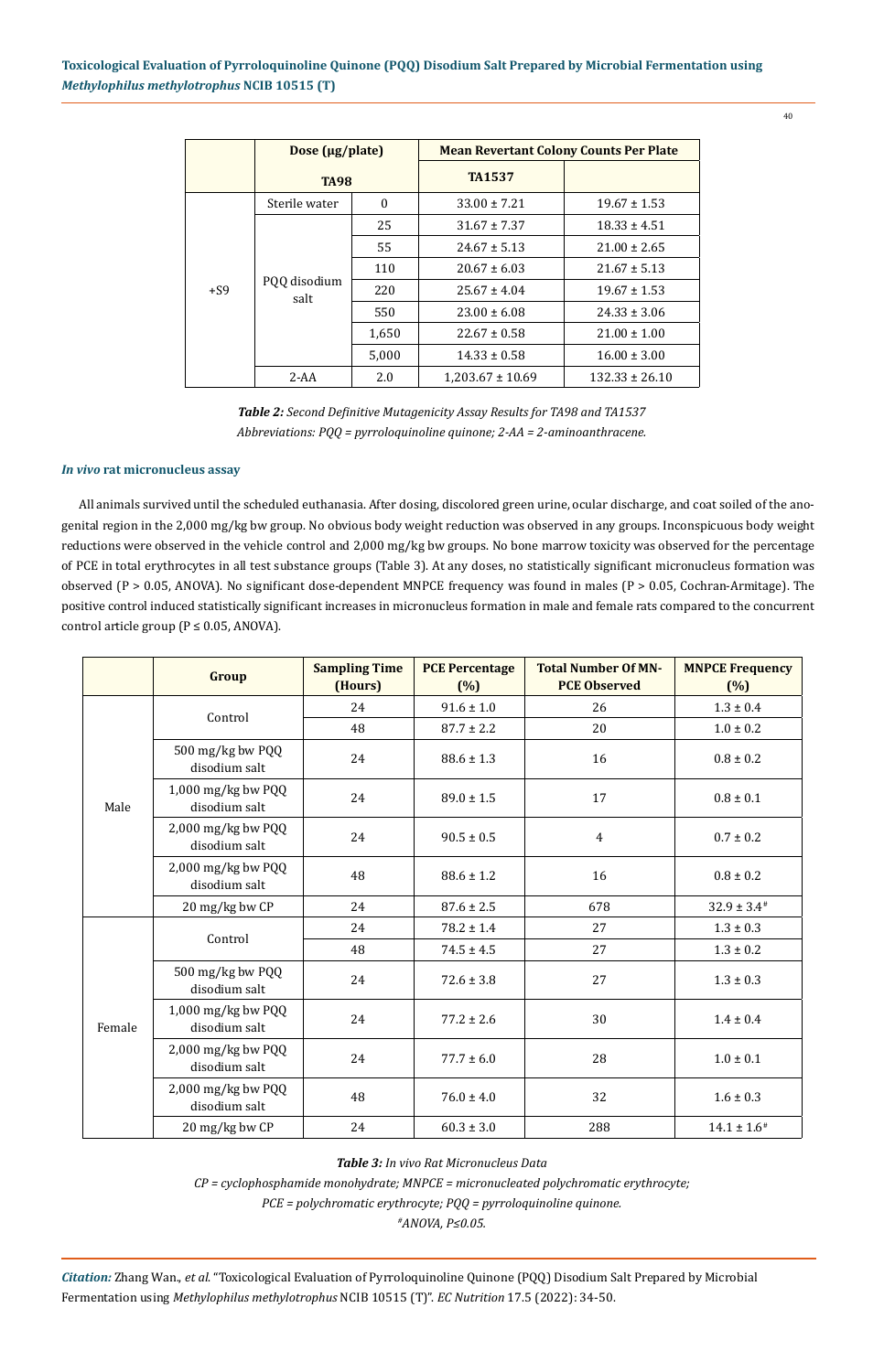## **Acute toxicity study**

In the 2,000 mg/kg bw group, one female rat was found dead on day 5 with no gross lesion observed at necropsy. The cause of death was uncertain. Test substance-related clinical signs included abnormal stools and soiled coat for male and female rats consuming 1,000 to 2,000 mg/kg bw (Table 4). Abnormal stool was also observed in the female 300 mg/kg bw group. The incidence was dose related and only observed on days 1 - 2. These clinical signs were resolved after day 4 and not associated with any other findings; thus, these findings were considered to be non-adverse test substance-related. The remaining observed clinical signs, including ocular discharge, were seen in untreated animals in the test facility and, therefore, was considered unrelated to the test substance.

|                      |             | Male (mg/kg bw/day) |                  |               | Female (mg/kg bw/day) |               |               |               |  |
|----------------------|-------------|---------------------|------------------|---------------|-----------------------|---------------|---------------|---------------|--|
| <b>Parameters</b>    | $\bf{0}$    | 50                  | 100              | 200           | $\bf{0}$              | 50            | 100           | 200           |  |
|                      | $7.11\pm$   | $7.27 \pm$          | $7.33 \pm$       | $6.93 \pm$    | $4.31 \pm$            | $4.31 \pm$    | $3.90 \pm$    | $4.57 \pm$    |  |
| WBC $(x10^3/\mu L)$  | 1.97        | 1.87                | 1.74             | 1.72          | 1.13                  | 1.43          | 1.10          | 1.66          |  |
| RBC $(x10^6/\mu L)$  | $8.43 \pm$  | $8.45 \pm$          | $8.41 \pm$       | $8.47 \pm$    | 7.75 $\pm$            | $7.66 \pm$    | 7.80 $\pm$    | $7.75 \pm$    |  |
|                      | 0.37        | 0.33                | 0.50             | 0.38          | 0.28                  | 0.28          | 0.25          | 0.31          |  |
| Hb(g/dL)             | $14.9 +$    | $14.8 \pm$          | $14.5 \pm$       | $14.7 \pm$    | $14.5 \pm$            | $14.6 \pm$    | $14.5 \pm$    | $14.4 \pm$    |  |
|                      | 0.4         | 0.4                 | 0.6              | 0.6           | 0.6                   | 0.6           | 0.4           | 0.6           |  |
| HCT(%)               | 42.8 $\pm$  | $42.7 \pm$          | $42.2 \pm$       | $42.6 \pm$    | $40.3 \pm$            | $40.5\,\pm\,$ | $40.4 \pm$    | $40.5\,\pm\,$ |  |
|                      | 1.0         | 1.3                 | 2.0              | 1.8           | 1.2                   | 1.3           | 1.3           | 1.4           |  |
| MCV (fL)             | 50.9 $\pm$  | $50.6\,\pm\,$       | 50.2 $\pm$       | $50.3 \ \pm$  | $52.1 \pm$            | $53.0 \ \pm$  | $51.9 +$      | $52.3 \pm$    |  |
|                      | 1.9         | 1.8                 | 1.3              | $1.7\,$       | 1.2                   | 1.8           | 1.4           | $1.7\,$       |  |
| MCH (pg)             | $17.7 \pm$  | $17.5\,\pm\,$       | $17.3 \pm$       | $17.3 \pm$    | 18.8 $\pm$            | $19.1 \pm$    | $18.6 \pm$    | 18.6 $\pm$    |  |
|                      | 0.7         | 0.6                 | 0.5              | 0.6           | 0.4                   | 0.7           | 0.5           | 0.5           |  |
| MCHC (g/dL)          | $34.8 \pm$  | $34.5 \pm$          | $34.4 \pm$       | $34.5 \pm$    | $36.1 \pm$            | $36.0\,\pm\,$ | $35.8 \pm$    | $35.6 \pm$    |  |
|                      | 0.4         | $0.5\,$             | $0.4\mathrm{^a}$ | 0.3           | $0.7\,$               | 0.5           | 0.6           | 0.7           |  |
| RDW(%)               | $13.1 \pm$  | $13.3 \pm$          | $13.6 \pm$       | $13.4 \pm$    | $12.0\,\pm\,$         | $12.0 \pm$    | $12.1 \pm$    | $12.2\,\pm\,$ |  |
|                      | 0.4         | 0.6                 | $0.6^{\rm a}$    | 0.6           | 0.3                   | 0.3           | 0.3           | $0.5\,$       |  |
| RET $(x10^9/L)$      | $201.7 \pm$ | $198.7 \pm$         | 192.6 $\pm$      | $189.4 \pm$   | $153.3 \pm$           | $141.7 \pm$   | 139.1 $\pm$   | $144.7 \pm$   |  |
|                      | 28.8        | 30.1                | 28.1             | 26.1          | 27.5                  | 27.2          | 29.7          | 25.5          |  |
| NEUT $(x10^3/\mu L)$ | $1.09 \pm$  | $0.95 \pm$          | $1.00 \ \pm$     | $0.98 \, \pm$ | $0.51 \pm$            | $0.51 \pm$    | $0.52 \pm$    | $0.51 \pm$    |  |
|                      | 0.51        | 0.43                | 0.31             | 0.36          | 0.17                  | 0.23          | 0.21          | $0.17\,$      |  |
| LYMP $(x10^3/\mu L)$ | $5.71 \pm$  | $6.03 \pm$          | $6.00 \pm$       | $5.64 \pm$    | $3.60 \pm$            | $3.58 \pm$    | $3.20 \pm$    | $3.83 \pm$    |  |
|                      | 1.68        | 1.45                | 1.60             | 1.50          | 1.02                  | 1.20          | 0.93          | 1.57          |  |
| MONO $(x10^3/\mu L)$ | $0.14 \pm$  | $0.12 \pm$          | $0.14 \pm$       | $0.13 \pm$    | $0.08 \pm$            | $0.09 \pm$    | $0.08 \pm$    | $0.09 \ \pm$  |  |
|                      | 0.05        | 0.05                | 0.06             | 0.08          | 0.03                  | 0.04          | 0.03          | 0.05          |  |
| EOS $(x10^3/\mu L)$  | $0.11 \pm$  | $0.10 \ \pm$        | $0.11 \pm$       | $0.10 \ \pm$  | $0.07 \pm$            | $0.07 \pm$    | $0.06 \pm$    | $0.08 \ \pm$  |  |
|                      | 0.03        | 0.03                | 0.02             | 0.02          | 0.03                  | 0.02          | 0.02          | $0.02\,$      |  |
| BASO $(x10^3/\mu L)$ | $0.01 \pm$  | $0.01 \pm$          | $0.01 \pm$       | $0.01 \pm$    | $0.00 \pm$            | $0.00 \pm$    | $0.00 \pm$    | $0.01 \pm$    |  |
|                      | $0.01\,$    | $0.01\,$            | $0.01\,$         | $0.01\,$      | 0.00                  | $0.00\,$      | 0.00          | $0.01\,$      |  |
| PLT $(x10^3/\mu L)$  | $1,026 \pm$ | $1,023 \pm$         | $1,\!019$ $\pm$  | $1,024 \pm$   | $934 \pm$             | $933 \pm$     | $970 \pm$     | $909 \pm$     |  |
|                      | 84          | 74                  | 152              | 115           | 116                   | 220           | 103           | 135           |  |
| MPV (fL)             | $7.8\pm0.4$ | $7.9 \pm 0.6$       | $8.0 \pm$        | $8.1 \pm$     | $7.8 \pm 0.7$         | $8.0 \pm$     | $8.1 \pm 0.5$ | $8.0 \pm$     |  |
|                      |             |                     | 0.5              | $0.4\,$       |                       | 0.6           |               | 0.3           |  |
| PT (sec)             | $15.1\pm$   | $15.1\pm$           | $15.0 \pm$       | $15.1\pm$     | $13.8 \pm$            | $14.1 \pm$    | 13.8 $\pm$    | $13.3 \pm$    |  |
|                      | $0.8\,$     | 0.9                 | 0.6              | 0.8           | 0.6                   | 0.4           | 0.9           | $0.8\,$       |  |
| APTT (sec)           | $18.2 \pm$  | $19.6 \pm$          | $19.1 \pm$       | $18.5 \pm$    | $13.5 \pm$            | $13.4 \pm$    | $13.8 \pm$    | $13.6 \pm$    |  |
|                      | 3.7         | 3.0                 | 3.0              | $2.7\,$       | 1.8                   | 1.6           | $2.5\,$       | 1.6           |  |
| FIB(g/L)             | $2.34 \pm$  | $2.32 \pm$          | $2.36 \pm$       | $2.27 \pm$    | $1.88\,\pm\,$         | $1.89\ \pm$   | $1.93 \pm$    | $1.99 \pm$    |  |
|                      | 0.17        | 0.14                | 0.09             | 0.12          | 0.13                  | $0.18\,$      | 0.22          | 0.19          |  |

*Table 4: Hematology and Coagulation Parameters of Male and Female SD Rats Consuming PQQ Disodium Salt Values were mean ± SD at day 92. a P≤0.05.*

*Abbreviations for hematology parameters: BASO = basophil; EOS = eosinophil; Hb = hemoglobin; HCT = hematocrit; LYMPH = lymphocyte; MCH = mean corpuscular hemoglobin; MCHC = mean corpuscular hemoglobin concentration; MCV = mean corpuscular volume; MONO = monocyte; MPV = mean platelet volume; NEUT = neutrophil; PLT = platelet count; RBC = erythrocyte count; RDW = erythrocyte count distribution width; RET = reticulocyte; WBC = leukocyte count. Abbreviations for coagulation parameters: APTT = activated partial thromboplastin time; FIB = fibrinogen; PT = prothrombin time.*

*Citation:* Zhang Wan., *et al*. "Toxicological Evaluation of Pyrroloquinoline Quinone (PQQ) Disodium Salt Prepared by Microbial Fermentation using *Methylophilus methylotrophus* NCIB 10515 (T)". *EC Nutrition* 17.5 (2022): 34-50.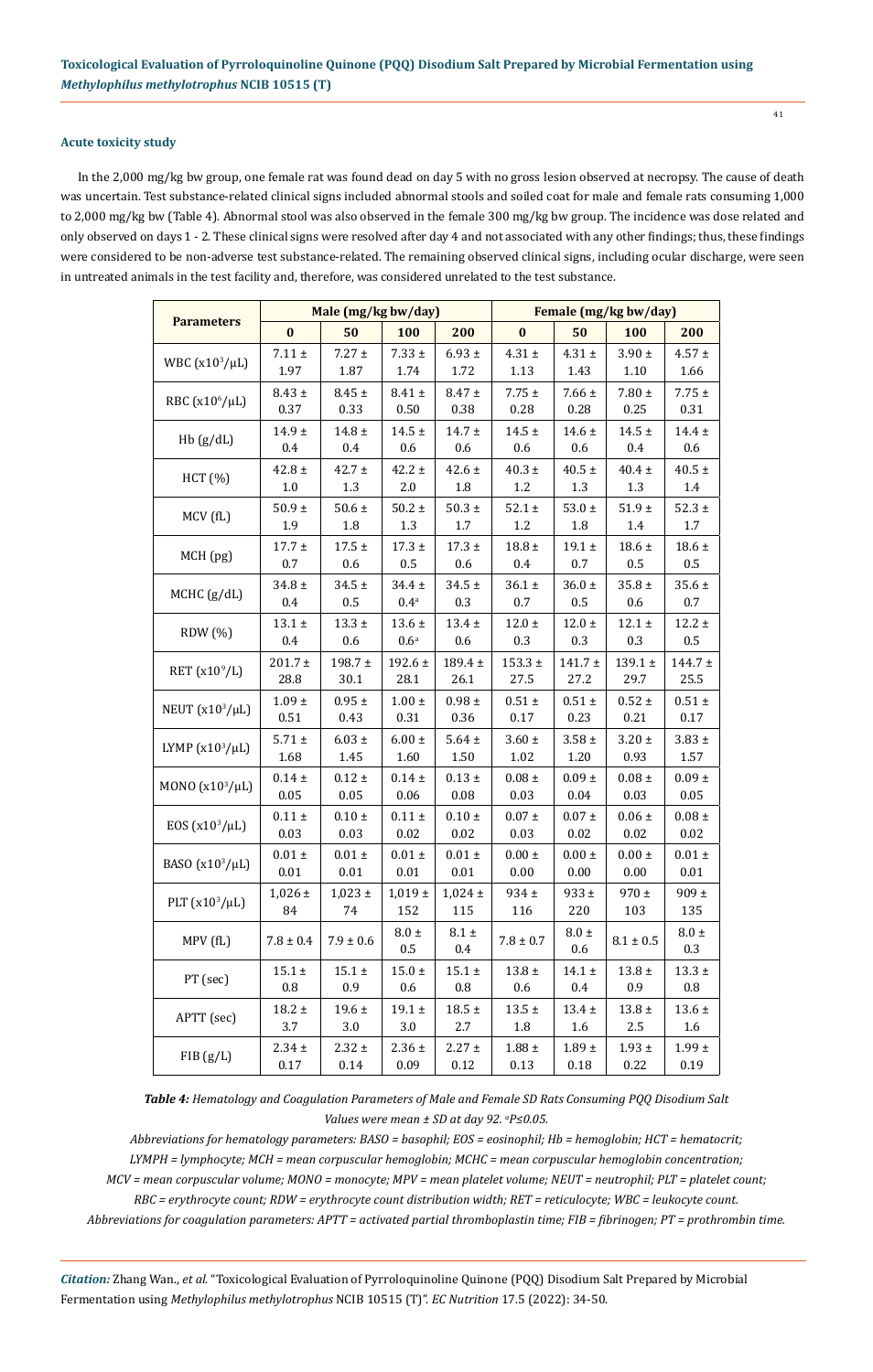42

No test substance-related changes were observed for body weights in males at any dose levels and in females at doses ≤ 1,000 mg/kg bw (data not shown). A slight test substance-related reduction in mean body weight gain (up to 7.24%) was found in the female 2,000 mg/kg bw group when compared to the control group. This change was considered to be non-adverse test substance-related since the decrease was due to reduced gain and associated with transient decrease (35.2%) in food consumption in the female 2,000 mg/kg bw group from days 1 - 2 compared to the control group.

At the scheduled necropsy, no gross lesions were found in the test groups. In a control male rat, the agenesis of the left mandibular salivary gland was considered as an incidental change. A female in the 2,000 mg/kg bw group was found dead on day 5 and showed no gross lesion at necropsy. The cause of death was uncertain.

### **Subchronic toxicity study**

#### **Mortality**

Three unscheduled deaths occurred: a female each in the low-dose (50 mg/kg bw/day) and high-dose (200 mg/kg bw/day) PQQ disodium salt groups were found dead on day 14, and a female in the low-dose group was euthanized on day 76. All other animals survived to the schedule necropsy. The female in the low-dose group was found dead post sampling for clinical pathology. Macroscopic findings of approximately 3 mL of dark red fluid in the thoracic cavity and a small blood clot attached to the capsule of thymus, and a microscopic finding of mild hemorrhage in the mediastinum surrounding the thymus were observed. These findings suggested injury due to blood sampling. The female in the high-dose group was also found dead post sampling for clinical pathology. No macroscopic or microscopic findings were observed and, therefore, the cause of death was not determined. However, the death was not considered as test substance related since death was only observed in 1 animal and occurred post clinical pathology sampling. The death might be due to stress with the blood sampling procedure.

The other female in the low-dose group had purple/yellow/red/brown skin, thinness (correlated with body weight loss from week 7 and low food consumption), coat soiled, and/or hypoactivity generally from day 70, and distended abdomen and decreased respiratory rate on day 76. This animal was euthanized on day 76 due to human reason. Macroscopic observations included mild enlargement and yellow discoloration of the liver; marked enlargement of the spleen; subcutaneous yellow discoloration of the inguinal skin; and mild enlargement of the axillary, iliac, mediastinal, and renal lymph nodes. These findings were correlated with microscopic findings of lymphosarcoma. The macroscopic observation of small thymus was correlated with the microscopic finding of moderate lymphoid depletion. Dark red discoloration of the skin of the tail correlated with the microscopic finding of moderate diffuse hemorrhage or necrosis. The yellow discoloration of subcutaneous tissue had no correlation with any microscopic findings. Additional microscopic findings included lymphosarcoma in the eye, Harderian gland, mandibular lymph node, aortic adventitia, renal pelvis, ovary, fallopian tube, vagina, sternum and femur bones, and sternum bone marrow. Lymphosarcoma was considered the cause of this animal's moribund condition. Additionally, it was a common spontaneous neoplasm of rodents and was considered an incidental finding.

## **Clinical observations**

Rats that survived until the scheduled necropsy and received PQQ disodium salt doses  $\geq$  50 mg/kg bw/day had green or black stool, which may be caused by residual test substance in the stool. All other clinical signs were alopecia, abrasions, soiled coat, material around the nose, material in pan, ocular discharge, scab, and missing toenail, which were considered incidental or procedure related. These findings were not test substance-related since they were seen in untreated rats in the facility, and/or were also observed in the control rats, isolated occurrence, or not dose dependent.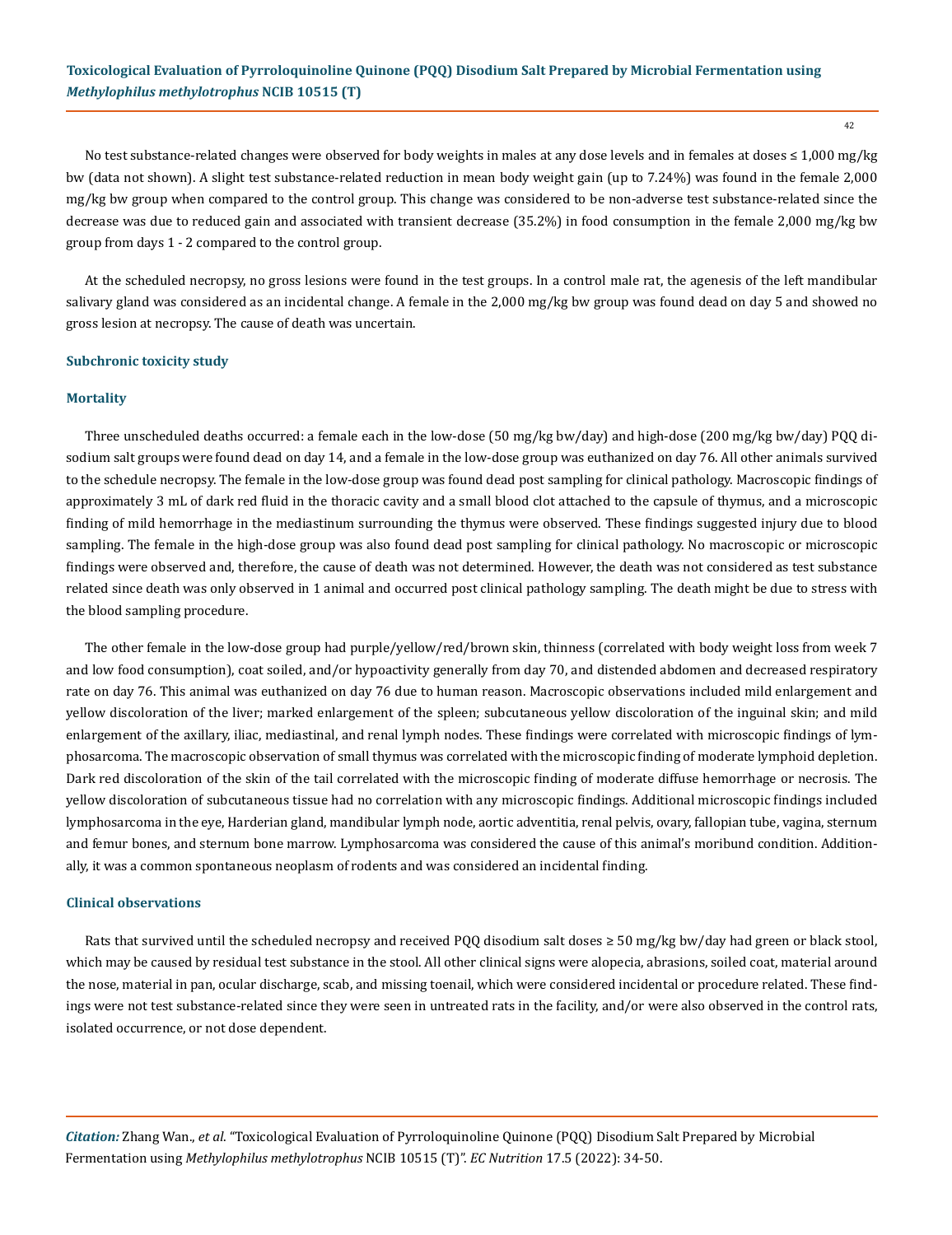#### **Body weight and food consumption**

No test substance-related changes in body weight (Figure 1 and 2) and food consumption (data not shown) were found at doses up to 200 mg/kg bw/day PQQ disodium salt. Sporadic changes were considered to be not test substance-related due to lack of dose response and/or were small in magnitude.



*Figure 1: Mean Body Weight of Male SD Rats Consuming PQQ Disodium Salt.*



*Citation:* Zhang Wan., *et al*. "Toxicological Evaluation of Pyrroloquinoline Quinone (PQQ) Disodium Salt Prepared by Microbial Fermentation using *Methylophilus methylotrophus* NCIB 10515 (T)". *EC Nutrition* 17.5 (2022): 34-50.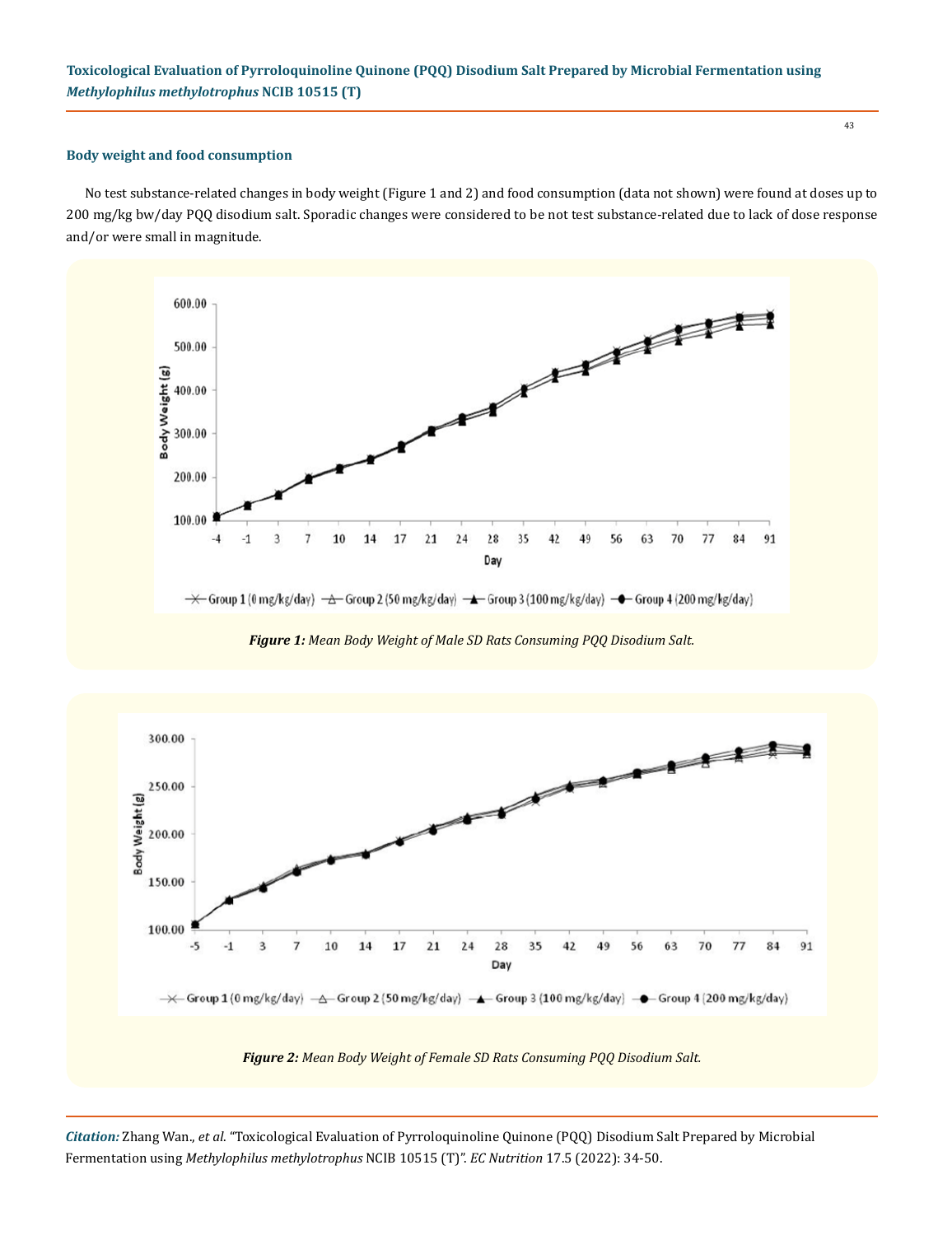## **Ophthalmic examinations**

No test substance-related effects were found during the ophthalmic examination. The observed ophthalmic findings were commonly observed in SD rats and, therefore, were considered incidental and not related to the test substance.

## **Clinical pathology**

Hematology (Table 4), coagulation (Table 4), serum chemistry (Table 5), and urine (Table 6) analyses revealed no test substancerelated changes. Significant changes in hematology in male SD rats included decreased MCH in the mid- and high-dose groups, decreased MCH in the high-dose group, decreased MCHC in the mid-dose group, increased RBC distribution width (RDW) in the mid-dose group, decreased percent monocyte (MONO) in the mid-dose group, and increased mean platelet volume (MPV) in the mid- and high-dose groups (Table 4). In females, significant decreases were observed for absolute MONO in the 50 and 100 mg/kg bw/day groups, percent MONO in the 50 mg/kg bw/day group, and absolute basophil (BASO) in the high-dose group (Table 4). Significant coagulation changes were found for APTT in the male low- and mid-dose groups and female mid-dose group, and PT in all female test groups (Table 4). All differences, including those that were statistically significant, were considered incidental and not related to the test substance due to small magnitude, no dose relationship, and/or were within the historical reference ranges for the facility.

|                         | Male (mg/kg bw/day)    |                     |                       |                        | Female (mg/kg bw/day) |                          |                 |                 |  |
|-------------------------|------------------------|---------------------|-----------------------|------------------------|-----------------------|--------------------------|-----------------|-----------------|--|
| <b>Parameters</b>       | $\bf{0}$               | 50                  | 100                   | 200                    | $\bf{0}$              | 50                       | 100             | 200             |  |
| ALT $(U/L)$             | $28 \pm 5$             | $27 \pm 4$          | $26 \pm 4$            | $27 \pm 3$             | $28 \pm 8$            | $34 \pm 15$              | $27 \pm 8$      | $38 \pm 45$     |  |
| AST (U/L)               | $104 \pm 19$           | $96 \pm 15$         | $94 \pm 14$           | $107 \pm 24$           | $102 \pm 16$          | $117 \pm 25$             | $108 \pm 25$    | $113 \pm 41$    |  |
| ALP $(U/L)$             | $79 \pm 15$            | $78 \pm 14$         | $77 \pm 14$           | $76 \pm 12$            | $43\pm9$              | $43 \pm 12$              | $41 \pm 13$     | $43 \pm 16$     |  |
| TP(g/L)                 | $62.4 \pm 2.2$         | $62.4 \pm 3.2$      | $62.3 \pm 2.3$        | $62.0 \pm 3.2$         | $68.2 \pm 4.9$        | $65.1 \pm 6.2$           | $68.6 \pm 6.2$  | $67.6 \pm 5.2$  |  |
| ALB $(g/L)$             | $31.9 \pm 1.0$         | $31.5 \pm 1.3$      | $31.9 \pm 1.4$        | $31.5 \pm 1.4$         | $37.2 \pm 2.8$        | $35.4 \pm 3.5$           | $37.2 \pm 3.5$  | $36.9 \pm 3.1$  |  |
| TBIL<br>$(\mu mol/L)$   | $2.32 \pm$<br>0.52     | $2.30 \pm 0.49$     | $2.43 \pm$<br>0.58    | $2.35 \pm$<br>0.46     | $2.82 \pm 0.41$       | $2.59 \pm 0.61$          | $3.00 \pm 0.50$ | $2.57\pm0.52$   |  |
| GLU<br>(mmol/L)         | $10.86\,\pm\,$<br>2.20 | $11.24 \pm$<br>2.39 | $11.24 \pm$<br>2.35   | $10.62\,\pm\,$<br>1.84 | $9.42 \pm 0.98$       | $9.93 \pm 1.92$          | $9.36 \pm 1.50$ | $9.74 \pm 2.19$ |  |
| Urea<br>(mmol/L)        | $4.95 \pm$<br>0.79     | $4.93 \pm 0.74$     | $4.67 \pm$<br>0.62    | $5.04 \pm$<br>0.86     | $5.14 \pm 0.69$       | $5.42 \pm 0.73$          | $4.81 \pm 0.78$ | $5.02 \pm 0.84$ |  |
| CRE (µmol/L)            | $22 \pm 4$             | $22 \pm 2$          | $22 \pm 2$            | $22 \pm 3$             | $26 \pm 3$            | $26 \pm 2$<br>$25 \pm 3$ |                 | $26 \pm 4$      |  |
| Ca (mmol/L)             | $2.40 \pm$<br>0.08     | $2.38 \pm 0.07$     | $2.39 \pm$<br>0.07    | $2.41 \pm$<br>0.07     | $2.46 \pm 0.07$       | $2.44 \pm 0.10$          | $2.47 \pm 0.07$ | $2.47 \pm 0.08$ |  |
| $P$ (mmol/L)            | $2.18 \pm$<br>0.20     | $2.06 \pm 0.13$     | $2.11 \pm$<br>0.17    | $2.08 \pm$<br>0.14     | $1.87\pm0.20$         | $1.87 \pm 0.24$          | $1.89 \pm 0.22$ | $1.86 \pm 0.22$ |  |
| <b>TCHO</b><br>(mmol/L) | $1.72 \pm$<br>0.36     | $1.83 \pm 0.48$     | $1.81\,\pm$<br>0.42   | $1.72 \pm$<br>0.34     | $1.76 \pm 0.39$       | $1.95 \pm 0.48$          | $1.93 \pm 0.49$ | $1.81 \pm 0.43$ |  |
| TG (mmol/L)             | $0.58\,\pm\,$<br>0.23  | $0.60 \pm 0.23$     | $0.59\,\pm\,$<br>0.23 | $0.63 \pm$<br>0.20     | $0.41 \pm 0.12$       | $0.43 \pm 0.09$          | $0.48 \pm 0.18$ | $0.53\pm0.19$   |  |
| $K$ (mmol/L)            | $5.0 \pm 0.3$          | $4.9 \pm 0.2$       | $5.0 \pm 0.2$         | $4.9 \pm 0.2$          | $4.4 \pm 0.2$         | $4.3 \pm 0.3$            | $4.4 \pm 0.2$   | $4.5 \pm 0.4$   |  |
| Na (mmol/L)             | $143 \pm 1$            | $143 \pm 1$         | $143 \pm 1$           | $143 \pm 1$            | $141 \pm 2$           | $143 \pm 1^{b}$          | $141 \pm 2$     | $142 \pm 2$     |  |
| Cl (mmol/L)             | $103 \pm 1$            | $104 \pm 1$         | $104 \pm 2$           | $104 \pm 1$            | $103 \pm 2$           | $105 \pm 2$              | $104 \pm 2$     | $104 \pm 2$     |  |
| GLB(g/L)                | $30.5 \pm 1.6$         | $30.8 \pm 2.2$      | $30.4 \pm 1.5$        | $30.4 \pm 2.1$         | $31.0 \pm 2.4$        | $29.7 \pm 3.0$           | $31.5\pm3.0$    | $30.7 \pm 2.5$  |  |
| A/G                     | $1.05 \pm$<br>0.06     | $1.02 \pm 0.06$     | $1.05 \pm$<br>0.06    | $1.04 \pm$<br>0.06     | $1.20 \pm 0.06$       | $1.19 \pm 0.07$          | $1.18 \pm 0.08$ | $1.20 \pm 0.07$ |  |
| $CK$ (U/L)              | $353 \pm$<br>138       | $309 \pm 94$        | $299 \pm 101$         | $396 \pm 227$          | $325 \pm 99$          | $338 \pm 127$            | $358 \pm 234$   | $334 \pm 100$   |  |

*Table 5: Serum Chemistry in Male and Female SD Rats Consuming PQQ Disodium Salt for 13 weeks Values were mean ± SD at day 92. a P≤0.05; <sup>b</sup> P≤0.01.*

*Abbreviations: A/G = albumin/globulin ratio; ALB = albumin; ALP = alkaline phosphatase; ALT = alanine aminotransferase;* 

*AST = aspartate aminotransferase; Ca = calcium; CK = creatine kinase; Cl = chloride; CRE = creatinine;* 

*GGT = γ-glutamyltransferase; GLB = globulin; K = potassium; Na = sodium; P = inorganic phosphorus; GLU = glucose;* 

*TBIL = total bilirubin; TCHOL = total cholesterol; TG = triglyceride; TP = total protein.*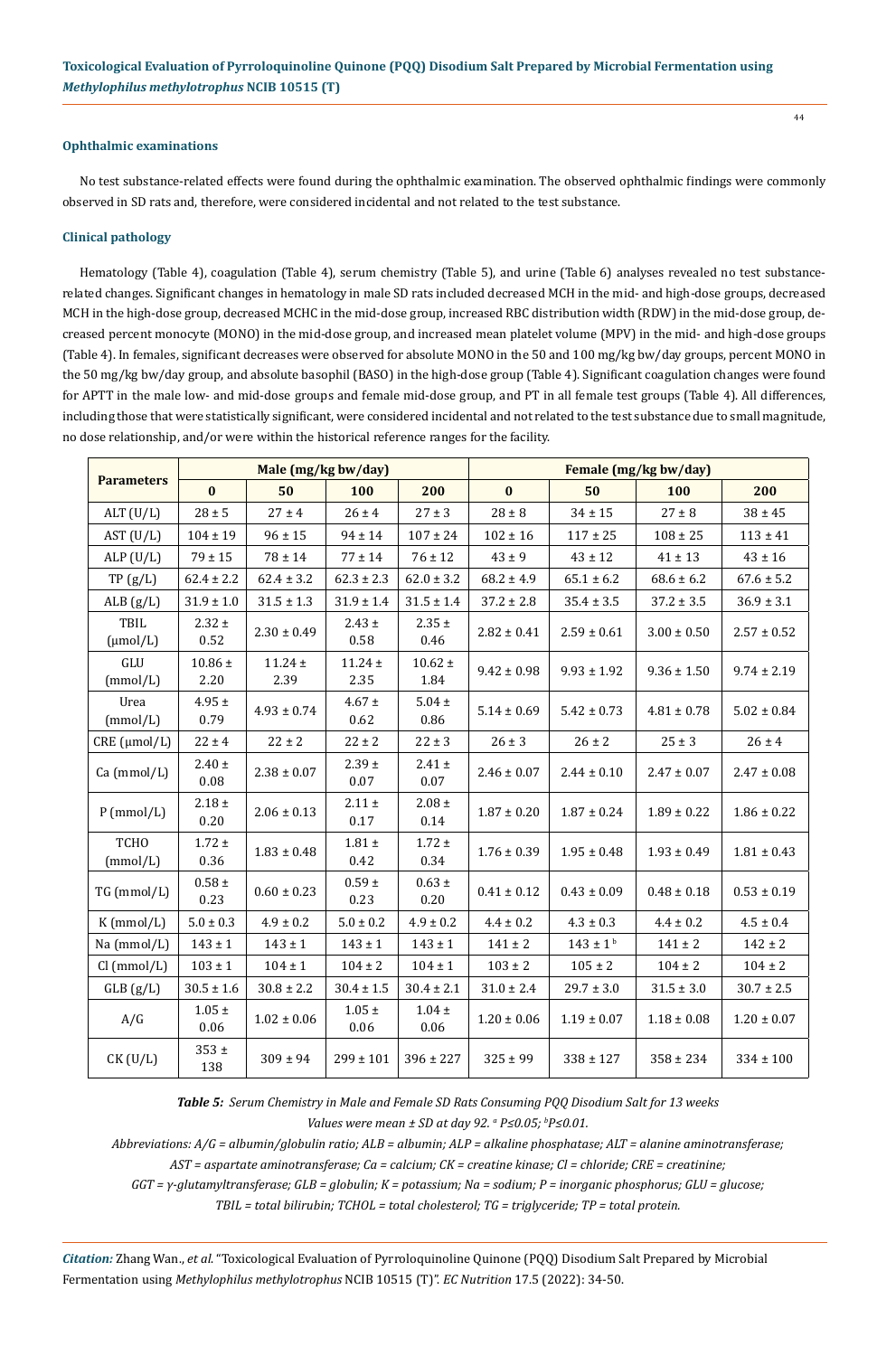*Citation:* Zhang Wan., *et al*. "Toxicological Evaluation of Pyrroloquinoline Quinone (PQQ) Disodium Salt Prepared by Microbial Fermentation using *Methylophilus methylotrophus* NCIB 10515 (T)". *EC Nutrition* 17.5 (2022): 34-50.

45

| <b>Parameters</b> | Male $(mg/kg bw/day)$ |                    |                    |                    | Female (mg/kg bw/day) |                 |                 |                 |  |
|-------------------|-----------------------|--------------------|--------------------|--------------------|-----------------------|-----------------|-----------------|-----------------|--|
|                   | $\mathbf{0}$          | 50                 | 100                | 200                | $\bf{0}$              | 50              | 100             | 200             |  |
| pH                | $6.8 \pm 0.3$         | $6.8 \pm 0.3$      | $6.9 \pm 0.2$      | $6.9 \pm 0.2$      | $6.5 \pm 0.3$         | $6.5 \pm 0.2$   | $6.4 \pm 0.3$   | $6.5 \pm 0.3$   |  |
| SG                | $1.03 \pm$<br>0.01    | $1.02 \pm$<br>0.01 | $1.02 \pm$<br>0.01 | $1.02 \pm$<br>0.01 | $1.03 \pm$<br>0.01    | $1.02 \pm 0.02$ | $1.02 \pm 0.01$ | $1.02 \pm 0.01$ |  |
| Volume<br>(mL)    | $13 \pm 5$            | $15 \pm 7$         | $15 \pm 7$         | $17 \pm 10$        | $9 \pm 6$             | $12 \pm 7$      | $10 \pm 7$      | $10 \pm 7$      |  |

*Table 6: Urinalysis of Male and Female SD Rats Consuming PQQ Disodium Salt for 13 weeks Values were mean ± SD at day 92. No statistically significant differences were noted among the groups. Abbreviation: SG = specific gravity.* 

In males, significant changes in serum chemistry were increased calcium in the mid- and high-dose groups, increased triglyceride (TG) in the high-dose group, increased sodium in the low-dose group, decreased P in the mid- and high-dose groups, and decreased creatine kinase (CK) in all the treated groups (Table 5). In females, significant serum chemistry changes were increased urea in the mid- and highdose groups, decreased phosphorus in the high-dose group, increased sodium and decreased TG in all test groups, and chloride changes in the low- and high-dose groups (Table 5). All differences, including those that were statistically significant, were considered incidental and not related to the test substance due to small magnitude, no dose relationship, and/or were within the historical reference ranges for the facility.

Urine analysis results showed no significant differences in the test parameters (Table 6). There was no incidence of crystal in urine samples as well as increased urinary specific gravity at any dose groups.

# **Organ weights and pathology**

No test substance-related effects were found at necropsy or macroscopic observations. All macroscopic findings were typical spontaneous changes commonly observed in SD rats of this age and strain.

There were no test substance-related effects on absolute and relative organ weights (Table 7 and 8). All changes were result of random variability since they were present only in absolute weight or relative (to body or brain weight) ratio but not both, no dose relationship, no correlating microscopic findings, a lack of consistency between sexes, or the difference was very small.

|               | Group (mg/kg bw/day) |                     |                     |                     |  |  |  |  |
|---------------|----------------------|---------------------|---------------------|---------------------|--|--|--|--|
| Wt, g         | $\bf{0}$             | 50                  | 100                 | 200                 |  |  |  |  |
|               |                      | <b>Males</b>        |                     |                     |  |  |  |  |
| Terminal bw   | $554.9 \pm 55.3$     | $542.7 \pm 52.5$    | $531.7 \pm 42.0$    | $549.9 \pm 36.2$    |  |  |  |  |
| Adrenals      | $0.062 \pm 0.012$    | $0.061 \pm 0.012$   | $0.058 \pm 0.010$   | $0.062 \pm 0.007$   |  |  |  |  |
| <b>Brain</b>  | $2.22 \pm 0.08$      | $2.22 \pm 0.06$     | $2.22 \pm 0.08$     | $2.21 \pm 0.08$     |  |  |  |  |
| Epididymides  | $1.51 \pm 0.14$      | $1.48 \pm 0.16$     | $1.47 \pm 0.16$     | $1.48 \pm 0.13$     |  |  |  |  |
| Heart         | $1.66 \pm 0.19$      | $1.64 \pm 0.18$     | $1.64 \pm 0.15$     | $1.68 \pm 0.14$     |  |  |  |  |
| Kidneys       | $3.40 \pm 0.30$      | $3.42 \pm 0.31$     | $3.41 \pm 0.31$     | $3.41 \pm 0.31$     |  |  |  |  |
| Liver         | $13.92 \pm 1.99$     | $13.81 \pm 1.92$    | $13.56 \pm 1.49$    | $13.91 \pm 1.38$    |  |  |  |  |
| Lungs         | $1.78 \pm 0.20$      | $1.76 \pm 0.13$     | $1.72 \pm 0.14$     | $1.73 \pm 0.16$     |  |  |  |  |
| Pituitary     | $0.0130 \pm 0.0026$  | $0.0126 \pm 0.0021$ | $0.0122 \pm 0.0018$ | $0.0132 \pm 0.0034$ |  |  |  |  |
| Prostate      | $1.38 \pm 0.21$      | $1.29 \pm 0.21$     | $1.29 \pm 0.20$     | $1.36 \pm 0.24$     |  |  |  |  |
| Spleen        | $0.867 \pm 0.141$    | $0.902 \pm 0.159$   | $0.901 \pm 0.106$   | $0.841 \pm 0.135$   |  |  |  |  |
| <b>Testes</b> | $3.60 \pm 0.25$      | $3.62 \pm 0.27$     | $3.61 \pm 0.42$     | $3.65 \pm 0.33$     |  |  |  |  |
| Thymus        | $0.378 \pm 0.098$    | $0.351 \pm 0.095$   | $0.346 \pm 0.076$   | $0.353 \pm 0.077$   |  |  |  |  |
| Thyroids      | $0.039 \pm 0.007$    | $0.037 \pm 0.007$   | $0.035 \pm 0.006$   | $0.037 \pm 0.006$   |  |  |  |  |
|               |                      | Females             |                     |                     |  |  |  |  |
| Terminal bw   | $269.2 \pm 21.1$     | $271.1 \pm 28.8$    | $273.2 \pm 27.8$    | $278.4 \pm 29.6$    |  |  |  |  |
| Adrenals      | $0.066 \pm 0.011$    | $0.062 \pm 0.010$   | $0.064 \pm 0.008$   | $0.063 \pm 0.011$   |  |  |  |  |
| <b>Brain</b>  | $1.97 \pm 0.07$      | $1.99 \pm 0.11$     | $1.97 \pm 0.08$     | $1.98 \pm 0.08$     |  |  |  |  |
| Heart         | $0.962 \pm 0.082$    | $0.987 \pm 0.131$   | $0.964 \pm 0.090$   | $0.983 \pm 0.099$   |  |  |  |  |
| Kidneys       | $1.80 \pm 0.16$      | $1.85 \pm 0.20$     | $1.86 \pm 0.15$     | $1.87 \pm 0.19$     |  |  |  |  |
| Liver         | $6.92 \pm 0.92$      | $6.79 \pm 0.82$     | $6.80 \pm 0.93$     | $7.08 \pm 0.99$     |  |  |  |  |
| Lungs         | $1.22 \pm 0.09$      | $1.25 \pm 0.14$     | $1.23 \pm 0.12$     | $1.22 \pm 0.10$     |  |  |  |  |

| Ovaries)  | $0.093 \pm 0.013$ | $0.096 \pm 0.018$ | $0.090 \pm 0.015$ | $0.098 \pm 0.027$ |
|-----------|-------------------|-------------------|-------------------|-------------------|
| Pituitary | $0.016 \pm 0.003$ | $0.015 \pm 0.002$ | $0.015 \pm 0.002$ | $0.016 \pm 0.004$ |
| Spleen    | $0.494 \pm 0.073$ | $0.511 \pm 0.098$ | $0.491 \pm 0.088$ | $0.477 \pm 0.058$ |
| Thymus    | $0.253 \pm 0.044$ | $0.279 \pm 0.082$ | $0.250 \pm 0.055$ | $0.269 \pm 0.060$ |
| Thyroids  | $0.022 \pm 0.004$ | $0.024 \pm 0.006$ | $0.022 \pm 0.004$ | $0.022 \pm 0.004$ |
| Uterus    | $0.755 \pm 0.269$ | $0.720 \pm 0.187$ | $0.816 \pm 0.400$ | $0.725 \pm 0.294$ |

*Table 7: Absolute Organ Weights of Male and Female SD Rats Consuming PQQ Disodium Salt for 13 Weeks Values were mean ± SD. No statistically significant differences were noted among the groups. Abbreviation: bw = body weight.*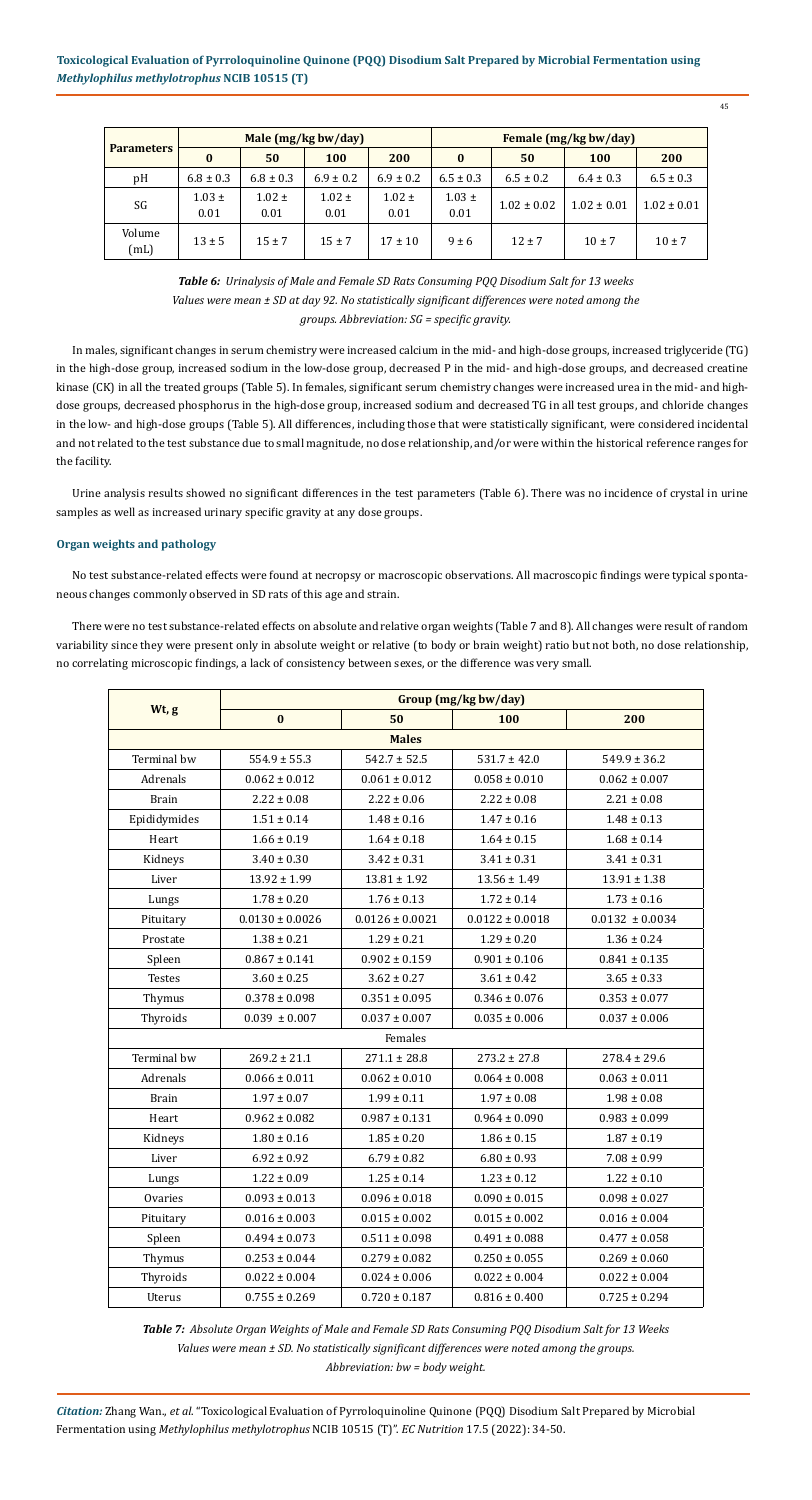| ٠ | ٦<br>۰. |  |
|---|---------|--|
|   |         |  |

|                       | Group (mg/kg bw/day) |                     |                     |                     |  |  |  |
|-----------------------|----------------------|---------------------|---------------------|---------------------|--|--|--|
|                       | $\bf{0}$             | 50                  | 100                 | 200                 |  |  |  |
|                       |                      | <b>Males</b>        |                     |                     |  |  |  |
| Adrenals (10-3)       | $0.112 \pm 0.016$    | $0.113 \pm 0.019$   | $0.109 \pm 0.015$   | $0.113 \pm 0.014$   |  |  |  |
| <b>Brain</b>          | $0.0040 \pm 0.0030$  | $0.0041 \pm 0.0040$ | $0.0042 \pm 0.0003$ | $0.0040 \pm 0.0003$ |  |  |  |
| Epididymides (10-3)   | $2.73 \pm 0.27$      | $2.75 \pm 0.32$     | $2.78 \pm 0.26$     | $2.71 \pm 0.28$     |  |  |  |
| Heart $(10^{-3})$     | $2.99 \pm 0.18$      | $3.03 \pm 0.23$     | $3.08 \pm 0.16$     | $3.06 \pm 0.20$     |  |  |  |
| Kidneys               | $0.0061 \pm 0.0004$  | $0.0063 \pm 0.0004$ | $0.0064 \pm 0.0005$ | $0.0062 \pm 0.0006$ |  |  |  |
| Liver                 | $0.0250 \pm 0.0018$  | $0.0254 \pm 0.0019$ | $0.0255 \pm 0.0015$ | $0.0253 \pm 0.0018$ |  |  |  |
| Lungs $(10^{-3})$     | $3.20 \pm 0.30$      | $3.26 \pm 0.27$     | $3.25 \pm 0.20$     | $3.15 \pm 0.27$     |  |  |  |
| Ovaries $(10^{-3})$   |                      |                     |                     |                     |  |  |  |
| Pituitary $(10^{-3})$ | $0.0234 \pm 0.0033$  | $0.0233 \pm 0.0036$ | $0.0229 \pm 0.0028$ | $0.0241 \pm 0.0064$ |  |  |  |
| Prostate $(10^{-3})$  | $2.50 \pm 0.39$      | $2.38 \pm 0.39$     | $2.45 \pm 0.39$     | $2.47 \pm 0.41$     |  |  |  |
| Spleen $(10^{-3})$    | $1.56 \pm 0.19$      | $1.67 \pm 0.28$     | $1.70 \pm 0.21$     | $1.53 \pm 0.26$     |  |  |  |
| Testes $(10^{-3})$    | $6.53 \pm 0.67$      | $6.72 \pm 0.73$     | $6.82 \pm 0.81$     | $6.67 \pm 0.69$     |  |  |  |
| Thymus $(10^{-3})$    | $0.681 \pm 0.153$    | $0.644 \pm 0.139$   | $0.651 \pm 0.128$   | $0.641 \pm 0.126$   |  |  |  |
| Thyroids $(10^{-3})$  | $0.070 \pm 0.013$    | $0.068 \pm 0.013$   | $0.065 \pm 0.011$   | $0.067 \pm 0.013$   |  |  |  |
|                       |                      | Females             |                     |                     |  |  |  |
| Adrenals $(10^{-3})$  | $0.245 \pm 0.036$    | $0.230 \pm 0.037$   | $0.235 \pm 0.030$   | $0.227 \pm 0.035$   |  |  |  |
| <b>Brain</b>          | $0.0074 \pm 0.0006$  | $0.0074 \pm 0.0006$ | $0.0073 \pm 0.0008$ | $0.0072 \pm 0.0007$ |  |  |  |
| Heart $(10^{-3})$     | $3.58 \pm 0.25$      | $3.64 \pm 0.27$     | $3.54 \pm 0.28$     | $3.53 \pm 0.21$     |  |  |  |
| Kidneys               | $0.0067 \pm 0.0005$  | $0.0068 \pm 0.0005$ | $0.0068 \pm 0.0005$ | $0.0068 \pm 0.0006$ |  |  |  |
| Liver                 | $0.026 \pm 0.003$    | $0.025 \pm 0.001$   | $0.025 \pm 0.003$   | $0.025 \pm 0.002$   |  |  |  |
| Lungs $(10^{-3})$     | $4.53 \pm 0.32$      | $4.61 \pm 0.24$     | $4.53 \pm 0.42$     | $4.39 \pm 0.39$     |  |  |  |
| Ovaries $(10^{-3})$   | $0.344 \pm 0.039$    | $0.355 \pm 0.056$   | $0.330 \pm 0.052$   | $0.352 \pm 0.073$   |  |  |  |
| Pituitary (10-3)      | $0.059 \pm 0.011$    | $0.056 \pm 0.010$   | $0.057 \pm 0.009$   | $0.057 \pm 0.014$   |  |  |  |
| Spleen $(10^{-3})$    | $1.84 \pm 0.26$      | $1.88 \pm 0.26$     | $1.80 \pm 0.26$     | $1.71 \pm 0.12$     |  |  |  |
| Thymus $(10^{-3})$    | $0.942 \pm 0.161$    | $1.024 \pm 0.252$   | $0.918 \pm 0.180$   | $0.963 \pm 0.174$   |  |  |  |
| Thyroids $(10^{-3})$  | $0.084 \pm 0.016$    | $0.090 \pm 0.021$   | $0.080 \pm 0.014$   | $0.078 \pm 0.012$   |  |  |  |
| Uterus $(10^{-3})$    | $2.82 \pm 0.99$      | $2.66 \pm 0.66$     | $3.03 \pm 1.52$     | $2.64 \pm 1.18$     |  |  |  |

*Table 8: Relative Organ Weights of Male and Female SD Rats Consuming PQQ Disodium Salt for 13 Weeks Values were mean ± SD. No statistically significant differences were noted among the groups. Abbreviation: bw = body weight.* 

No test substance-related microscopic observations were found (Table 9). Males receiving 200 mg/kg bw/day PQQ disodium salt showed an increased incidence and/or severity of pancreatic changes, such as minimal or mild islet fibroplasia, minimal islet hemorrhage, and/or minimal pigmented macrophages. These findings were typical spontaneous changes that occur predominantly in aging male rats but suggested a possible test substance-related influence. The changes in the pancreas were considered non-adverse due to the lack of correlating clinical pathology and lack of detrimental effect on overall health. All other microscopic findings were typical spontaneous changes commonly found in SD rats of this age and strain.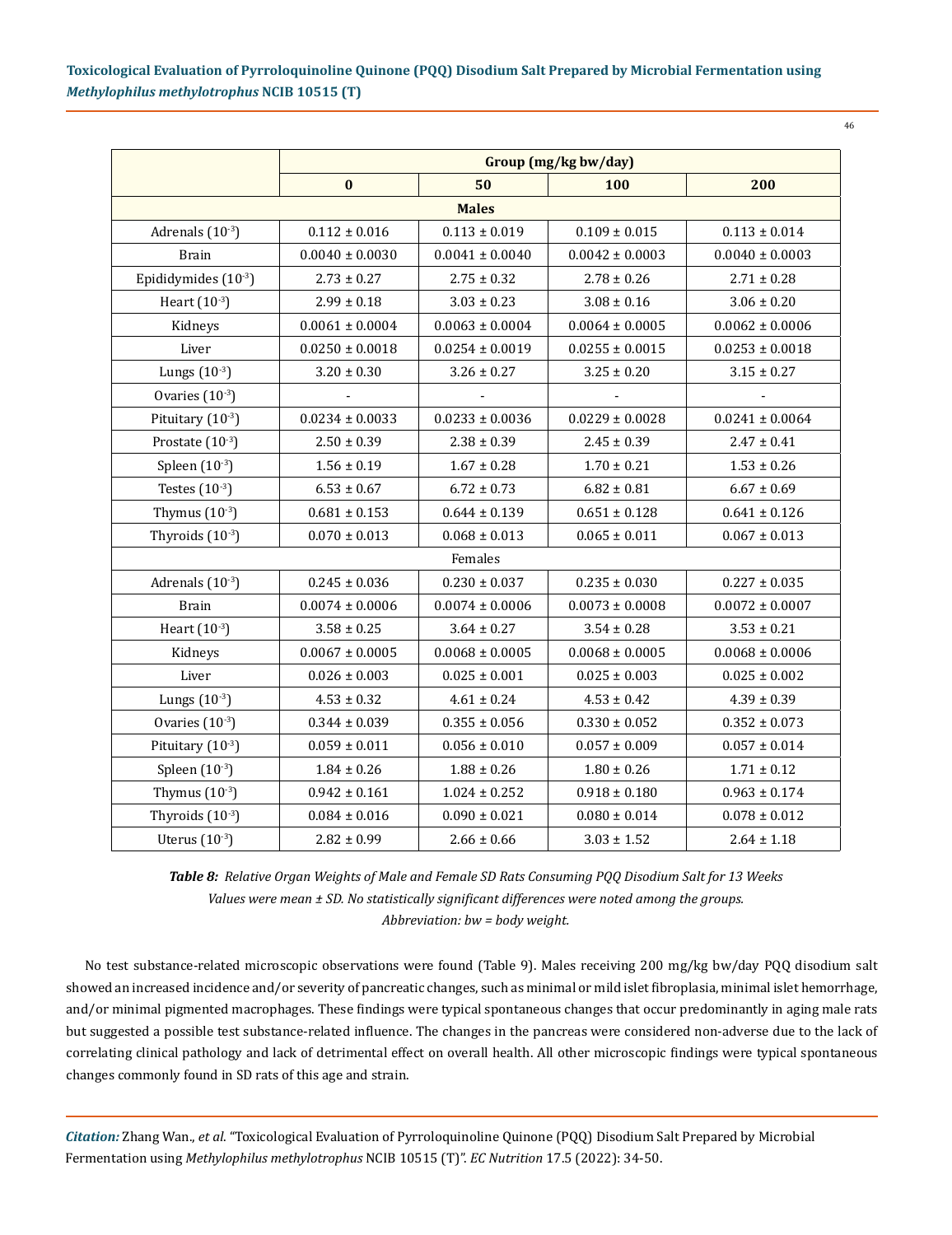|                       |         | Male (Mg/Kg Bw/Day) |     |     |          | Female (Mg/Kg Bw/Day)    |            |     |  |
|-----------------------|---------|---------------------|-----|-----|----------|--------------------------|------------|-----|--|
|                       |         | 50                  | 100 | 200 | $\bf{0}$ | 50                       | <b>100</b> | 200 |  |
|                       | minimal | っ<br>∠              | -   | ∸   |          | $\,$                     | -          |     |  |
| Fibrosis, islet       | mild    | $\overline{a}$      |     | -   | 4        | $\overline{\phantom{0}}$ | -          |     |  |
| Hemorrhage, islet     | minimal | ∠                   | 4   |     | b        | $\overline{\phantom{a}}$ | -          |     |  |
| Pigmented macrophages | minimal |                     | ◠   |     | 10       | ۰                        | -          |     |  |

*Table 9: Incidence of Microscopic Findings in Pancreas on Day 92 in Male and Female SD Rats Consuming PQQ Disodium Salt. '-' means that finding not observed.* 

# **Discussion**

The mutagenicity study with *S. typhimurium* strains (TA98, TA100, TA1535, and TA1537) and an *E. coli* strain (WP2 *uvr*A) determined that up to 5,000 μg/plate PQQ disodium salt was not mutagenic under the conditions of the study. PQQ disodium salt doses up to 2,000 mg/kg bw were negative in the *in vivo* rat micronucleus assay. In the acute toxicity study, single oral PQQ disodium salt doses up to 2,000 mg/kg bw were generally well tolerated; a female rat dosed with 2,000 mg/kg bw was found dead but the cause of death was not identified. The maximum tolerated dose (MTD) for PQQ disodium salt was determined to be 2,000 mg/kg bw for males and 1,000 mg/kg bw for females. The 13-week subchronic toxicity of PQQ disodium salt doses up to 200 mg/kg bw/day were well tolerated with no test substance-related adverse effects on clinical signs, body weight, food consumption, ophthalmology, clinical pathology, organ weight, and macroscopic and microscopic changes as well as urinalysis parameters. In the present study, the NOAEL was determined to be 200 mg/ kg bw/day PQQ disodium salt.

The findings of animal toxicity studies testing other PQQ disodium salt preparations [10,11] also support the safety of PQQ disodium salt, in general, regardless of method of manufacture. Specifically, PQQ disodium salt was not mutagenic or genotoxic when PQQ sodium salt was prepared by chemical synthesis or by microbial fermentation using *Hyphomicrobium denitrificans* [11,12]. An acute toxicity study by Nakano., *et al.* [13] determined the LD<sub>50</sub> as 1,000 to 2,000 mg/kg bw PQQ disodium salt for male rats and 500 to 1,000 mg/kg bw PQQ disodium salt for female rats.

In a 90 day oral toxicity study conducted by our research group no adverse effects indicating adverse renal functions were observed and the NOAEL was set at 200 mg/kg bw/day.

In addition, 90-day subchronic oral toxicity studies also did not find any adverse effects at daily doses up to 100 to 400 mg/kg bw of PQQ disodium salt [10,13]. In this 90-day oral toxicity in Sprague-Dawley rats (10/sex/group) of PQQ disodium salt manufactured by fermentation using *Hyphomicrobium denitrificans*, no treatment-related adverse effects were observed in clinical biochemistry, hematology, gross necropsy, or histopathology [13]. Thus, the NOAEL was set at 100 mg/kg bw/day. In a 90-oral toxicity study conducted by Liang., *et al.* [10], the NOAEL for synthetic PQQ was determined to be 400 mg/kg bw/day, the highest level tested in Sprague-Dawley rats. PQQ disodium salt was well tolerated and no treatment-related abnormalities were observed in body weight, food consumption, clinical reactions, absolute and relative organ weights, and histopathological changes although one rat in the high-dose group was reported to have deposition of calcium salts in the renal tubule (additional details not specified). Although the authors concluded that the NOAEL of PQQ disodium salt was 400 mg/kg bw/day, the highest dose tested, it is difficult to make a solid conclusion for the NOAEL values due to the fact that urinary parameters were not determined in this study.

The EFSA (2017) reviewed 12 human clinical studies of PQQ. Ten of the studies administered doses from 10 to 100 mg/day with durations from 3 days to 24 weeks with the number of subjects between 10 and 71. Although they are primarily efficacy studies, investiga-

*Citation:* Zhang Wan., *et al*. "Toxicological Evaluation of Pyrroloquinoline Quinone (PQQ) Disodium Salt Prepared by Microbial Fermentation using *Methylophilus methylotrophus* NCIB 10515 (T)". *EC Nutrition* 17.5 (2022): 34-50.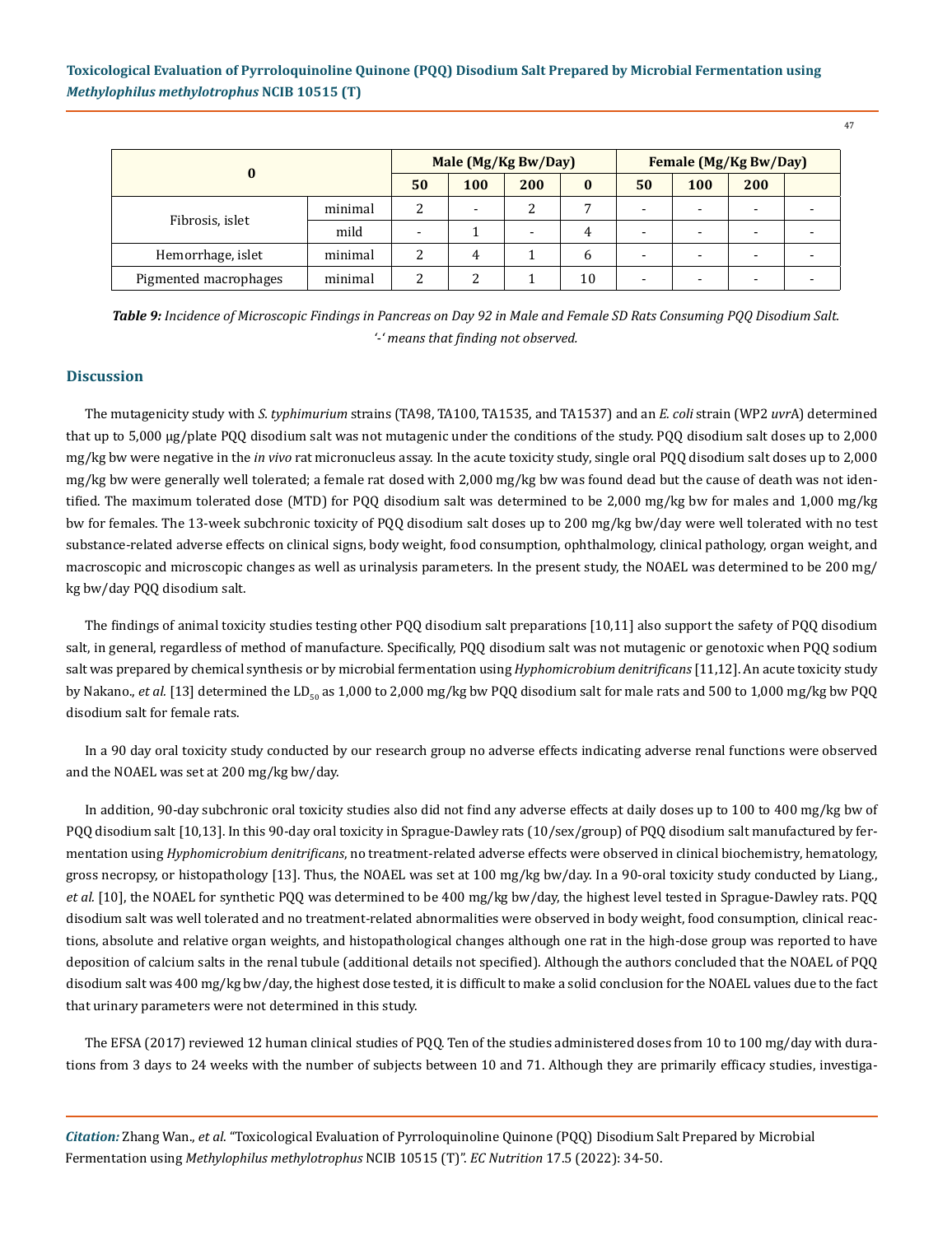tions in these studies included important safety-related endpoints such as physical parameters, clinical biochemistry and hematology, urinalysis, and adverse events [11]. None of these studies showed significant effects of PQQ on these outcomes. The remaining two studies administered 20 mg PQQ per day to healthy adults for up to 24 weeks and also found no adverse effects [13]. However, none of these studies were designed to assess renal function, thus, have limited value for safety evaluation.

However, higher doses of PQQ disodium salt may induce nephrotoxicity in rats [13]. During the 14-day oral administration of PQQ to rats, nephrotoxicity was seen in the high-dose (768 mg/kg bw/day) group [13]. The high-dose group also had significantly increased urinary sodium levels in both males and females with no other changes. The female high-dose group, but not the male high-dose group, also had increased relative kidney weight (approximately 14%, p < 0.05) along with focal basophilic changes and atrophy in the renal tubules of minimal to moderate severity as well as green-colored cecal contents. No other toxicologically relevant histopathological changes were reported. In the follow up 28-day study by Nakano., *et al.* [13], urinalysis revealed an increased incidence of crystals in urinary sediment at daily doses of 200 and 700 mg/kg bw. Crystals in urinary sediment were found in 1/10 males in the control group, 1/10 males in the lowdose group, 3/10 males in the mid-dose group, 2/10 males in the high-dose group, and 2/10 females in the high-dose group. No crystals were seen in the other female groups. Moreover, the animals had protein present in their urine with increased severity with increasing dose. However, these effects were not accompanied by any other significant changes in clinical chemistry parameters related to kidney function, or in the results of the gross and histopathological examinations, and resolved during the 4-week recovery period. In the 90-day oral toxicity study involving lower doses (0, 3, 20, or 100 mg/kg body weight/day by gavage), no treatment-related abnormalities were reported in hematology, clinical biochemistry, urinalysis, or gross necropsy and histopathology in SD rats (10/sex/group); with the exception of green-colored feces, which were observed in male and female rats in the highest dose group [13]. The authors concluded that the NOAEL for PQQ disodium salt was determined to be 100 mg/kg bw/day.

In addition, in a study by Watanabe., *et al*. [14] which was published in Japanese, the intraperitoneal (i.p.) administration of PQQ to rats for 4 days at a dose of 11.5 mg/kg bw/day also produced clear functional and morphologic changes of the kidneys (*i.e*., vacuolar degeneration, atrophy, and necrosis of the proximal tubular epithelium in the renal cortex, dilation and regeneration of the tubules). The most prominent finding was necrotic and degenerative changes of the proximal tubular epithelium as well as hematuria and an elevation of serum creatinine concentration. Urinalysis revealed increased excretion of protein, glucose, ketone body, and occult blood although the statistical significance of these changes was not addressed. The PQQ group has significantly higher blood urea nitrogen and serum concentrations of creatinine and ALT and AST activities levels, while having significantly lower serum TG concentrations. Gross examination revealed swelling of the kidneys, which was accompanied by increased absolute and relative kidney weights, the latter of which was significant. This nephrotoxicity was confirmed in a study by Zhu., *et al*. [15-17] which compared the cardioprotective effects of PQQ with metoprolol. The authors noted that high-dose PQQ (20 mg/kg bw, i.p.) produced renal and hepatic toxicity and that 3 mg/kg bw PQQ given at the onset of reperfusion had no evident renal or hepatic toxicity. However, route differences may have significant impact on the safety profile. Thus, the data presented in those papers may not be relevant when evaluating of the safety of orally consumed PQQ disodium salt, especially because the substance is incorporated in foods or consumed with or in between meals.

The findings from the present study which determined the NOAEL of PQQ disodium salt as 200 mg/kg bw/day are in agreement with those found from previous studies. It is noteworthy that the present study did not find any incidence of crystal as well as increased urinary specific gravity at any dose groups.

#### **Conclusion**

The PQQ disodium salt produced via bacterial fermentation using *Methylophilus methylotrophus* NCIB 10515 (T) was not mutagenic or clastogenic. From the 90-day subchronic oral toxicity study in SD rats, the NOAEL was determined to be 200 mg/kg bw/day, the highest level tested. Our study supports that PQQ disodium salt is safe as a food ingredient.

*Citation:* Zhang Wan., *et al*. "Toxicological Evaluation of Pyrroloquinoline Quinone (PQQ) Disodium Salt Prepared by Microbial Fermentation using *Methylophilus methylotrophus* NCIB 10515 (T)". *EC Nutrition* 17.5 (2022): 34-50.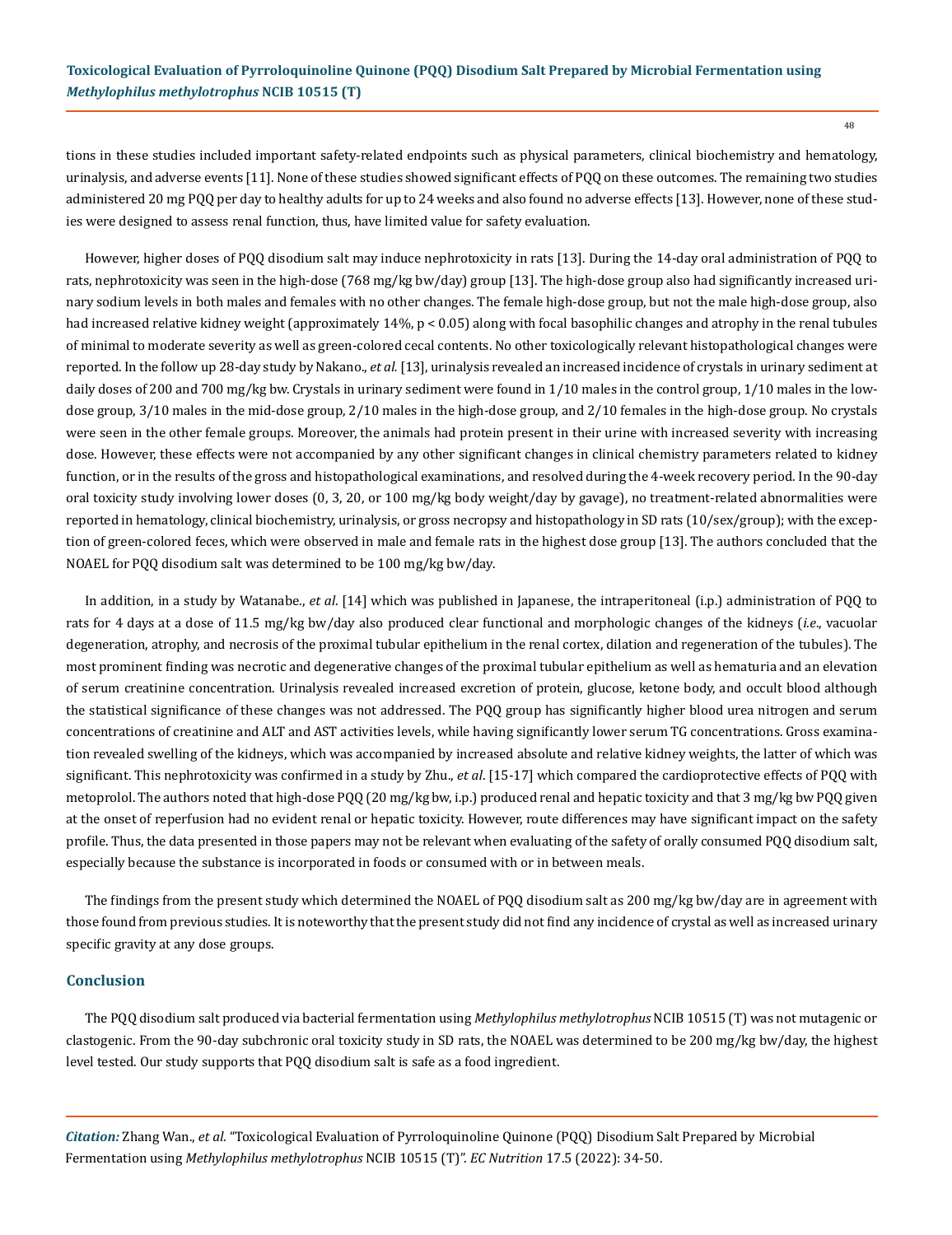## **Funding Source**

The study was funded by ZMC.

# **Acknowledgments**

All the studies were conducted at Wu Xi App Tec (Suzhou) Co., Ltd., a GLP certified facility located in Wuxi, People's Republic of China. The study directors were Lei Wang, PhD (90-day toxicity study), Haiyan Huang, MSc (acute toxicity study), Chunhua Xu, MS (mutagenicity study), and Biao Xu, MS (*in vivo* rat micronucleus study).

# **Conflict of Interest**

The authors report that Zhang Wan is employed by Zhejiang Medicine Co., Ltd., the sponsor of the study. However, all authors declare their employment status may not be considered as potential competing interests. All authors worked on this manuscript as volunteers without receiving any fund from any organization.

# **Author Contributions**

Iris L. Case and Yunji Seol analyzed and interpreted the data and drafted and finalized the manuscript. Biao Xu, Dong Shao, Jinlian Wu, and Jing Chen organized the study plan, prepared the test substance and analyzed and interpreted the data. Zhang Wan, the corresponding author, secured the fund to sponsor this study, organized the study plan, analyzed and interpreted the data, oversaw the entire study, and decided to publish the data.

# **Bibliography**

- 1. Killgore J., *et al*[. "Nutritional importance of pyrroloquinoline quinone".](https://pubmed.ncbi.nlm.nih.gov/2549636/) *Science* 245 (1989): 850-852.
- 2. Houck DR., *et al*[. "Biosynthesis of pyrroloquinoline quinone. 1. Identification of biosynthetic precursors using carbon-13 labeling and](https://www.semanticscholar.org/paper/Biosynthesis-of-pyrroloquinoline-quinone.-1.-of-and-Houck-Hanners/7683f43a54c8de1f780430a828cd093c2184145c) NMR spectroscopy". *[Journal of the American Chemical Society](https://www.semanticscholar.org/paper/Biosynthesis-of-pyrroloquinoline-quinone.-1.-of-and-Houck-Hanners/7683f43a54c8de1f780430a828cd093c2184145c)* 110 (1988): 6920-6921.
- 3. [Van Kleef MA and Duine JA. "L-tyrosine is the precursor of PQQ biosynthesis in Hyphomicrobium X".](https://pubmed.ncbi.nlm.nih.gov/2844590/) *FEBS Letters* 237 (1988): 91-97.
- 4. Urakami T., *et al*[. "Production of pyrroloquinoline quinone by using methanol-utilizing bacteria".](https://www.ncbi.nlm.nih.gov/pmc/articles/PMC183213/) *Applied and Environmental Microbiology* [58 \(1992\): 3970-3976.](https://www.ncbi.nlm.nih.gov/pmc/articles/PMC183213/)
- 5. Kumazawa T., *et al*[. "Failure to verify high levels of pyrroloquinoline quinone in eggs and skim milk".](https://pubmed.ncbi.nlm.nih.gov/8389143/) *Biochemical and Biophysical [Research Communications](https://pubmed.ncbi.nlm.nih.gov/8389143/)* 193 (1993): 1-5.
- 6. Noji N., *et al*[. "Simple and sensitive method for pyrroloquinoline quinone \(PQQ\) analysis in various foods using liquid chromatogra](https://pubs.acs.org/doi/10.1021/jf070483r)[phy/electrospray-ionization tandem mass spectrometry".](https://pubs.acs.org/doi/10.1021/jf070483r) *Journal of Agricultural and Food Chemistry* 55 (2007): 7258-7263.
- 7. Kumazawa T., *et al*[. "Trace levels of pyrroloquinoline quinone in human and rat samples detected by gas chromatography/mass spec](https://pubmed.ncbi.nlm.nih.gov/1335286/)trometry". *[Biochimica et Biophysica Acta](https://pubmed.ncbi.nlm.nih.gov/1335286/)* 1156 (1992): 62-66.
- 8. Rucker R., *et al*[. "Potential physiological importance of pyrroloquinoline quinone".](https://www.researchgate.net/publication/26869770_Potential_physiological_importance_of_PQQ) *Alternative Medicine Review* 14 (2009): 268-277.
- 9. Akagawa M., *et al*[. "Recent progress in studies on the health benefits of pyrroloquinoline quinone".](https://pubmed.ncbi.nlm.nih.gov/26168402/) *Bioscience, Biotechnology, and Biochemistry* [80 \(2016\): 13-22.](https://pubmed.ncbi.nlm.nih.gov/26168402/)

*Citation:* Zhang Wan., *et al*. "Toxicological Evaluation of Pyrroloquinoline Quinone (PQQ) Disodium Salt Prepared by Microbial Fermentation using *Methylophilus methylotrophus* NCIB 10515 (T)". *EC Nutrition* 17.5 (2022): 34-50.